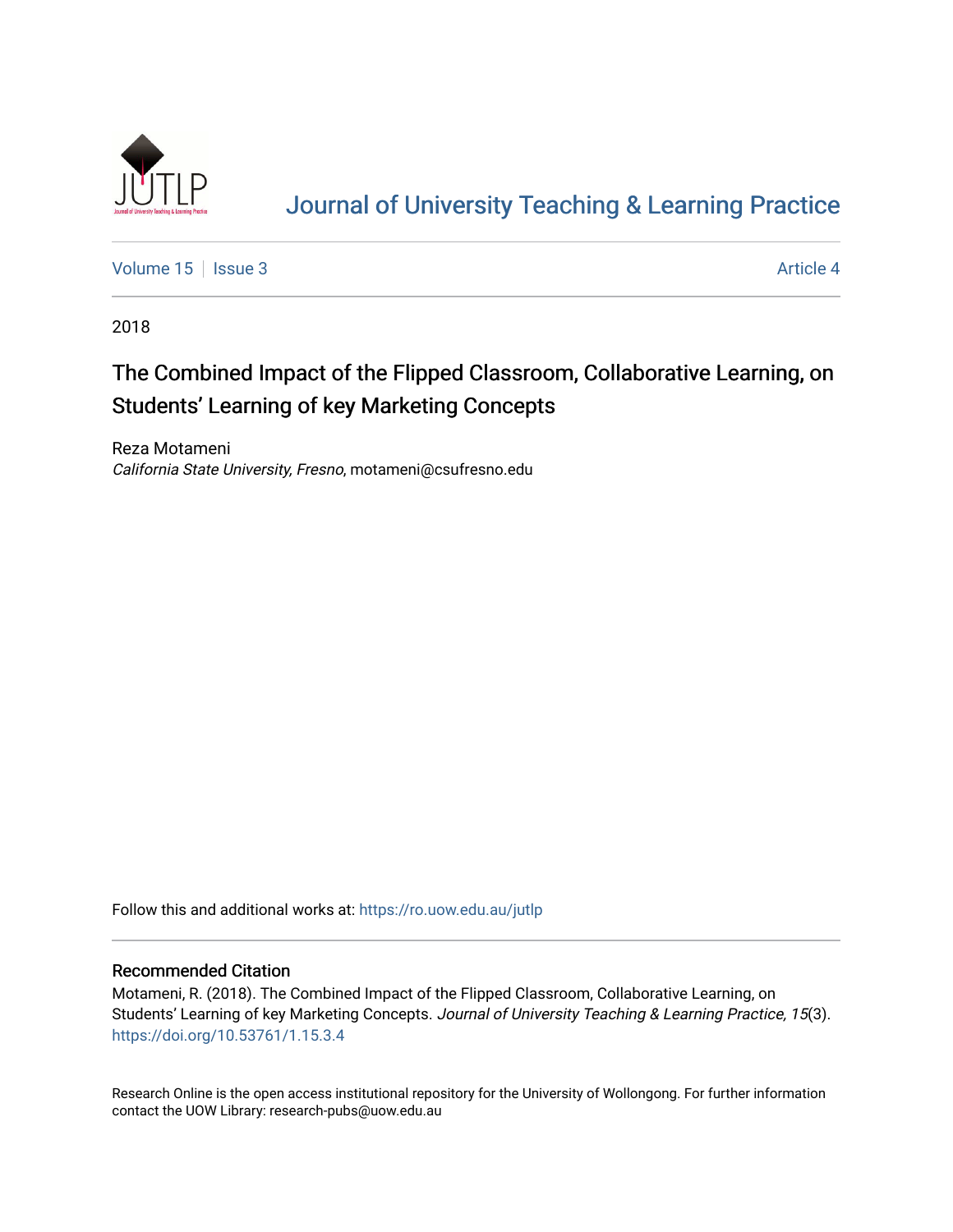## The Combined Impact of the Flipped Classroom, Collaborative Learning, on Students' Learning of key Marketing Concepts

## Abstract

Purpose of the Study: The overall purpose of this study was to investigate whether or not the incorporation of combined flipped classroom, and collaborative learning pedagogical schemes in two restructured sections of principles of marketing course, had any positive impact on students' learning of 100 key marketing concepts, processes, and strategies.

Results: By comparing the students' total assessment scores in Experimental and Control Group groups, it was concluded that the re-structured course had significantly improved students' learning of key marketing concepts, processes, and strategies.

## Keywords

Flipped Classroom, Collaborative Marketing Plan, Collaborative learning, Marketing Key concepts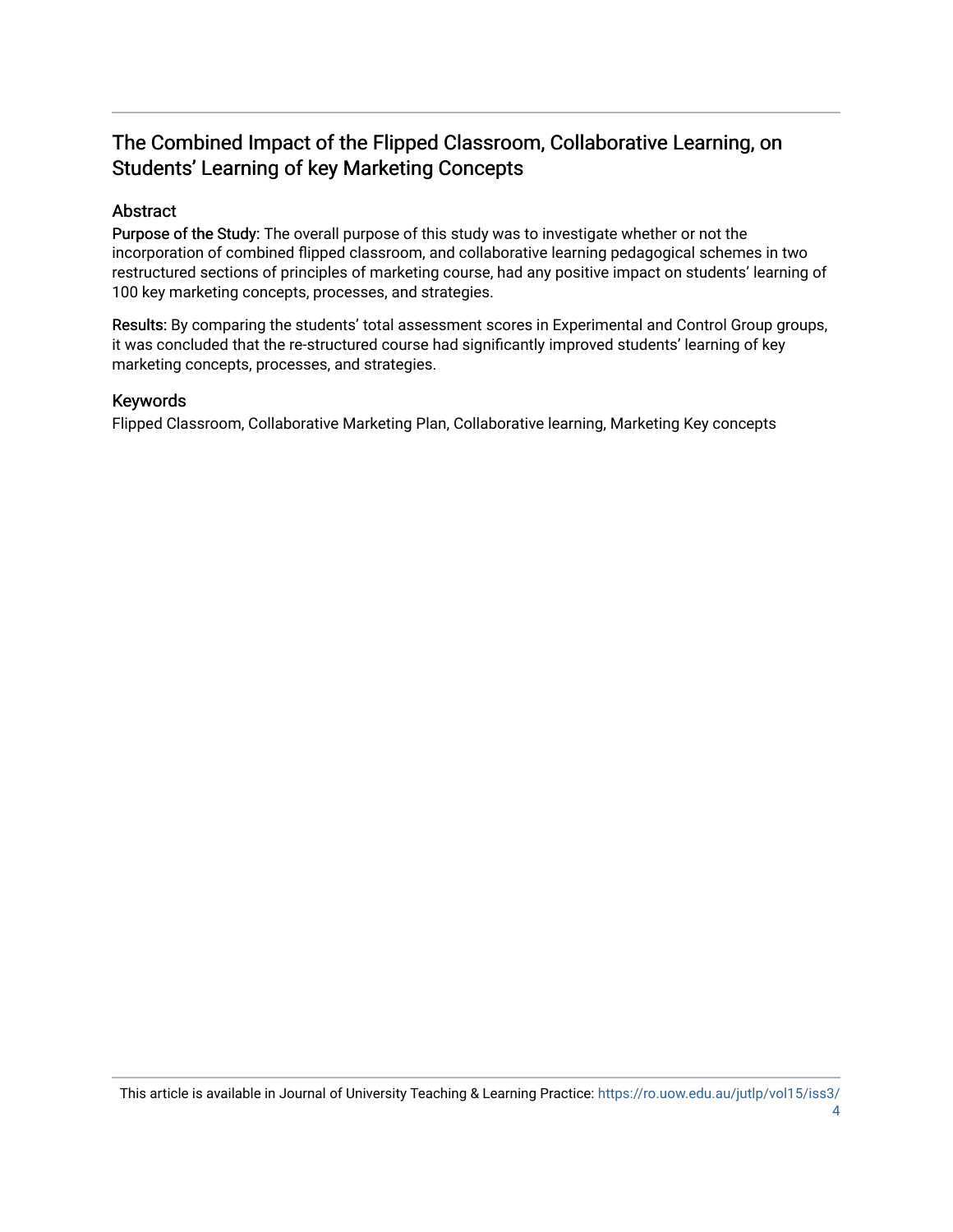

# [Journal of University Teaching & Learning Practice](https://ro.uow.edu.au/jutlp)

[Volume 15](https://ro.uow.edu.au/jutlp/vol15) | [Issue 3](https://ro.uow.edu.au/jutlp/vol15/iss3) Article 4

2018

## The Combined Impact of the Flipped Classroom, Collaborative Learning, on Students' Learning of key Marketing Concepts

Reza Motameni California State University, Fresno, motameni@csufresno.edu

Follow this and additional works at: [https://ro.uow.edu.au/jutlp](https://ro.uow.edu.au/jutlp?utm_source=ro.uow.edu.au%2Fjutlp%2Fvol15%2Fiss3%2F4&utm_medium=PDF&utm_campaign=PDFCoverPages) 

### Recommended Citation

Motameni, R. (2018). The Combined Impact of the Flipped Classroom, Collaborative Learning, on Students' Learning of key Marketing Concepts. Journal of University Teaching & Learning Practice, 15(3). [https://ro.uow.edu.au/jutlp/vol15/iss3/4](https://ro.uow.edu.au/jutlp/vol15/iss3/4?utm_source=ro.uow.edu.au%2Fjutlp%2Fvol15%2Fiss3%2F4&utm_medium=PDF&utm_campaign=PDFCoverPages) 

Research Online is the open access institutional repository for the University of Wollongong. For further information contact the UOW Library: research-pubs@uow.edu.au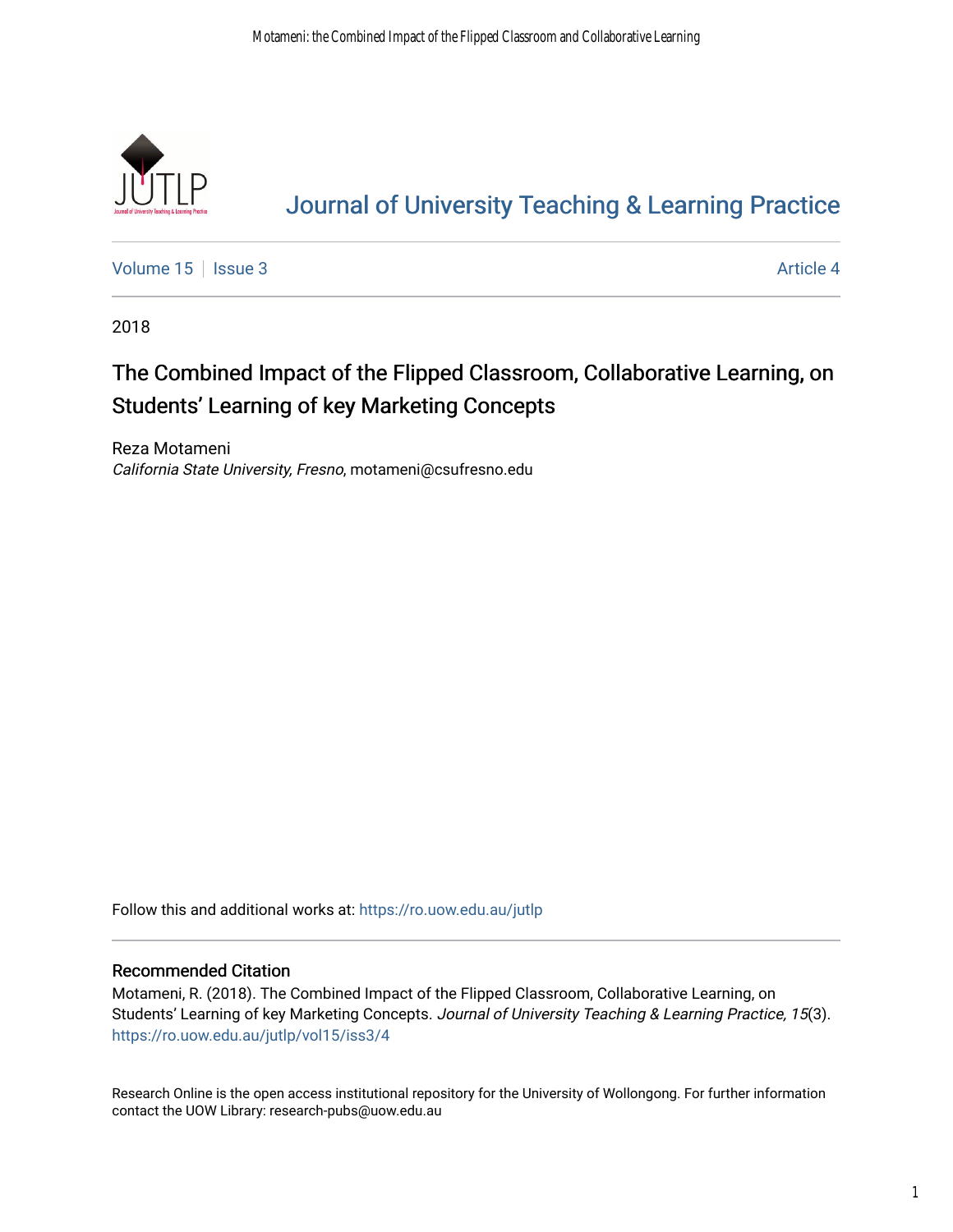## The Combined Impact of the Flipped Classroom, Collaborative Learning, on Students' Learning of key Marketing Concepts

## Abstract

Purpose of the Study: The overall purpose of this study was to investigate whether or not the incorporation of combined flipped classroom, and collaborative learning pedagogical schemes in two restructured sections of principles of marketing course, had any positive impact on students' learning of 100 key marketing concepts, processes, and strategies.

Results: By comparing the students' total assessment scores in Experimental and Control Group groups, it was concluded that the re-structured course had significantly improved students' learning of key marketing concepts, processes, and strategies.

### Keywords

Flipped Classroom, Collaborative Marketing Plan, Collaborative learning, Marketing Key concepts

This article is available in Journal of University Teaching & Learning Practice: [https://ro.uow.edu.au/jutlp/vol15/iss3/](https://ro.uow.edu.au/jutlp/vol15/iss3/4) [4](https://ro.uow.edu.au/jutlp/vol15/iss3/4)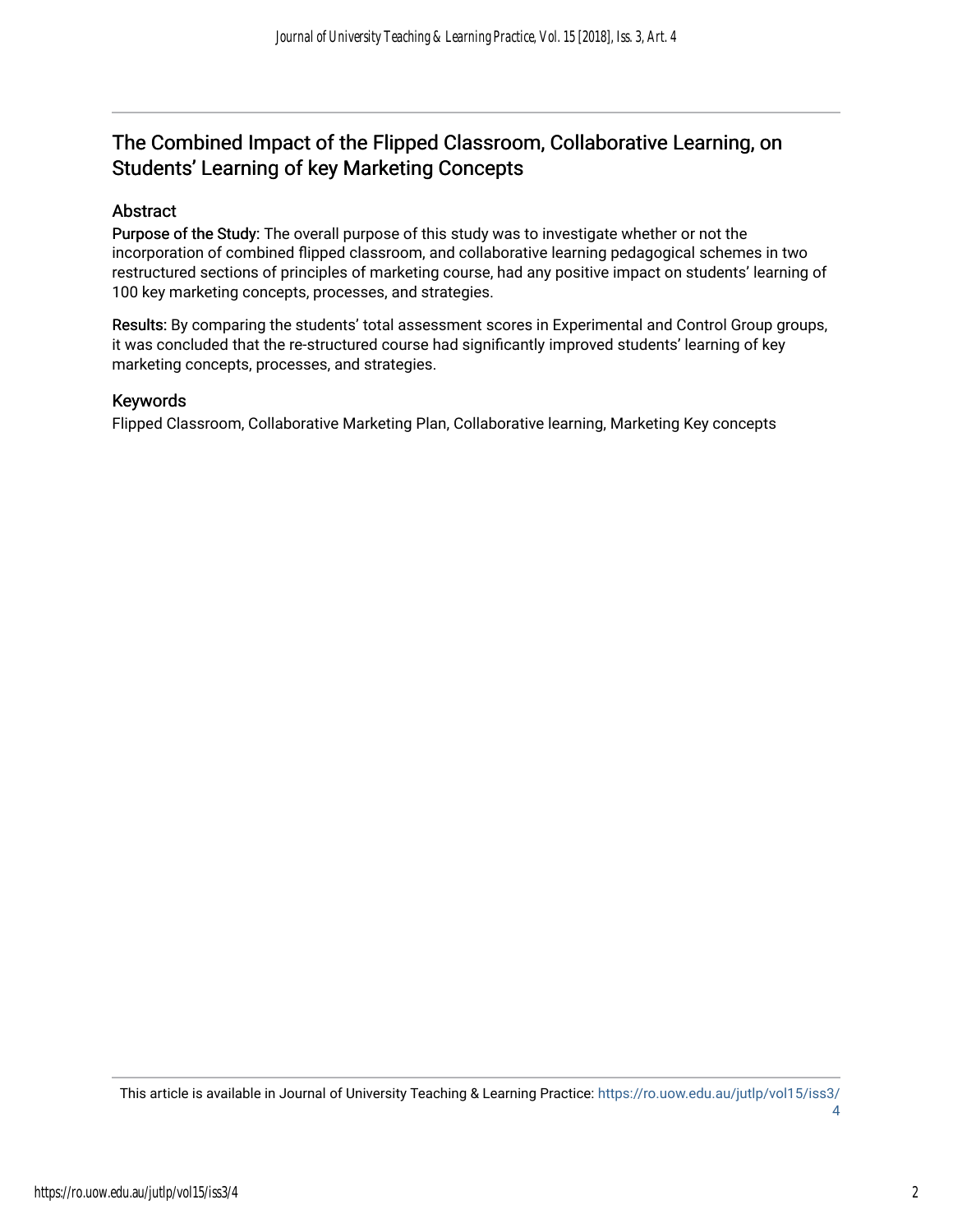## **Introduction**

An extensive search of the literature provides inadequate insight into experimentation with the pedagogical scheme known as the "flipped classroom" in the context of marketing education. It seems that in the field of marketing there is a deficiency of research addressing the flipped classroom in conjunction with the "collaborative learning" approach. The overall purpose of this study was to investigate whether or not a combination of the flipped-classroom and collaborative-learning schemes, in conjunction with a collaborative marketing plan, has any positive impact on students' learning of 100 key marketing concepts, processes and strategies in an undergraduate Principles of Marketing course.

For this study a Static Group Comparison research design was used. During four consecutive semesters, two classes were restructured to incorporate the combined flipped-classroom and collaborative-learning pedagogical schemes. These classes were designated as the experimental group. Three other classes were designated as the control group. In these classes students were required to learn the key marketing concepts, processes and strategies by attending the regular classes and listening to traditional lectures.

A statistical comparison of the students' total assessment scores in the experimental and control groups suggested that participation in the combined flipped-classroom and collaborative-learning process could assist the majority of students to significantly improve their learning of key marketing concepts, processes and strategies. Furthermore, students in the experimental group were able specifically to perform much better in their exams.

The following section will review the relevant literature; the ensuing sections will present the research methodology, findings, discussion, conclusions, limitations of this study, future research recommendations and additional reflections.

## **Literature review**

The review of the literature consists of three interrelated parts:

- Part One discusses the essence of the flipped-classroom philosophy and its benefits and drawbacks from the perspective of students and faculty, and provides examples of implementation in several disciplines, including marketing.
- Part Two starts with a brief discussion of key characteristics of the philosophy of experiential learning, which traditionally has been regarded as antecedence of some newer and emerging concepts such as active learning and collaborative learning. Then, after a brief presentation of active learning, the discussion will focus on the collaborative-learning philosophy, and present the interconnectedness and consolidated perspectives of the flipped classroom, experiential learning, active learning and collaborative learning (Figure 1).
- Part Three discusses the interrelationship among the flipped classroom, collaborative learning and Bloom's Revised Taxonomy; this interrelationship is shown in Figure 2, which has served as a blueprint to conduct this study.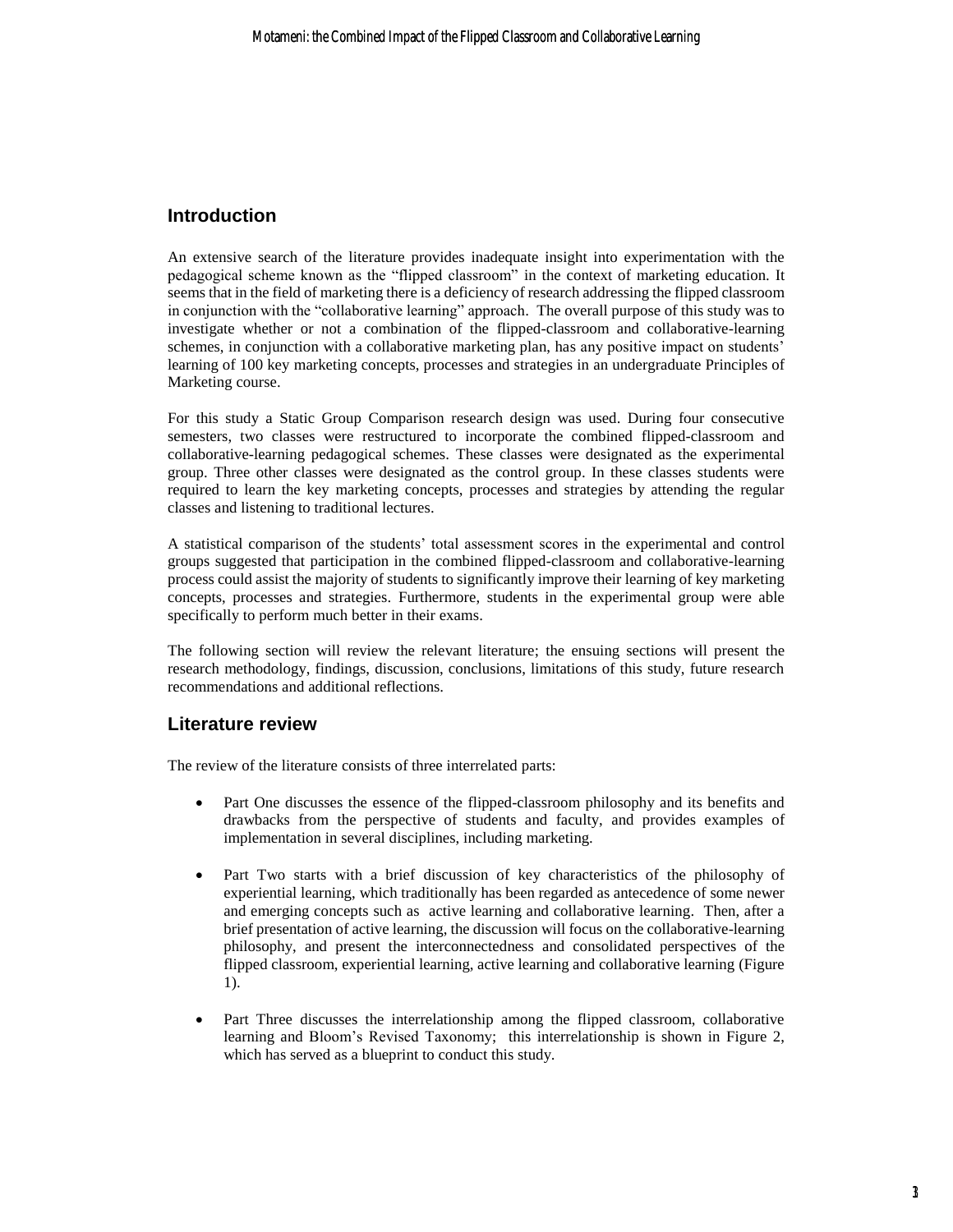#### *Part one: The flipped classroom and its benefits and drawbacks*

In the last 10 years, there has been a surge in the use of the "flipped" or "inverted" classroom approach in teaching (Bergmann & Sams 2012; Velegol et al. 2015; Arnold-Garza 2014; Cole 2009; Tucker 2012; Jinlei, Ying & Baohui 2012; Butt 2014; Findlay-Thompson & Mombourquette 2014). In this model, what is normally done in class and what is normally done outside of class, such as assignments or projects, are switched.

Flipping the classroom is emerging as a unique approach to improving learner retention and transfer, and making efficient use of class time (Estes et al. 2014). Using a flipped approach, students learn key concepts and terminologies before coming to the class, usually by using online technologies (e.g., Khan Academy, TED talks and YouTube). Rather than class time being used to present concepts and content, students are expected to engage with the content in an online form prior to coming to class, and thus prepared to actively apply their newly acquired knowledge via interactions in the classroom with other students and the instructor (Milman 2012).

In this type of learning environment, the instructor's most important role is guiding students in thinking and discussion, as well as giving professional feedback and advice, thus allowing students to actively and interactively apply what they have learned in realistic, hands-on projects (Hwang & Wang 2015; Phillips & Trainor 2014; Jamaludin & Osman 2014).

The benefits and drawbacks of using a flipped classroom have been examined and documented from the viewpoints of both students and instructors. It has been reported that the use of the flippedclassroom style of learning and teaching offers numerous advantages, including helping to foster active learning (Jinlei et al. (2012) and promoting thinking inside and outside of the classroom (Herreid & Schiller 2013). Other benefits include increased student engagement, student-teacher feedback and self-paced learning have been cited (Mok 2014; Horn 2013; Goodwin & Miller 2013; Roehl, Reddy & Shannon, 2013; Sadaghiani 2012; Fulton 2012). Bergfjord and Heggernes (2016, p. 2, 7) reported on a trial of the flipped-classroom method in a strategic management class. A significant proportion of the direct instruction was moved out of the classroom in this trial, and a good deal of time in the classroom was spent on using concepts to solve assignment problems. Students reported that they were better prepared for lectures, were more satisfied with the course overall, and achieved slightly better grades.

Bishop and Verleger (2013) conducted survey of 24 studies of flipped classrooms. They classified the studies based on the type of in-class and out-of-class activities, the measures used to evaluate the study and methodological characteristics for each study. They concluded that the perceptions of students regarding the flipped classroom were mixed. They suggested that students preferred inperson lectures to video lectures, but they preferred interactive classroom activities over lectures. They recommended that future studies should use controlled experimental or quasi-experimental designs. It should be noted that quasi-experimental designs involve selecting experimental and control groups without any random processes, while true experimental designs incorporate random selection. Quasi-experimental designs are most frequently used when it is not feasible or practical for the researcher to use random assignment (Gribbons & Herman 1997).

However, there has also been some criticism of the flipped-classroom model of teaching and learning. It has been argued that the model can contribute to creating or exacerbating a digital divide,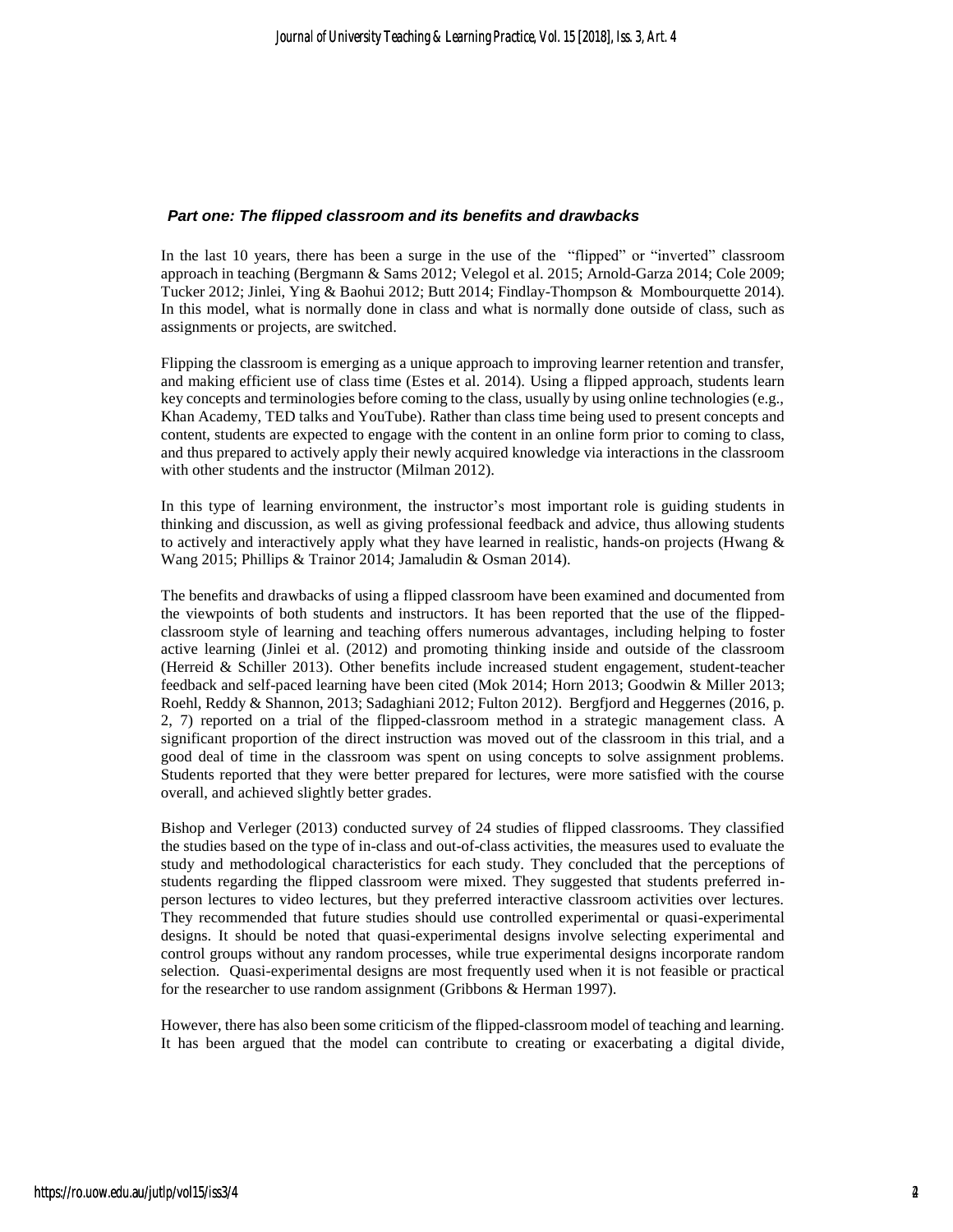particularly for students from low-income districts who already have only limited access to resources, and assumes that students will watch the lectures at home. Furthermore, some students will not be capable of managing their own work and time, and may come unprepared to class to participate in the active-learning (Arnold-Garza 2014; Herreid & Schiller 2013).

For faculty, the advantages of adopting a flipped classroom have been reported to include "efficient use of class time", "increased one-on-one interaction between students and instructor enabling customisable and flexible instruction", "forming a greater insight into students' grasp of information and learning as a result of increased student/teacher interaction" and "developing projects that actively engage students and bring real-life relevance to the subject" (Roehl et al. 2013; Overmyer 2012; Bergmann & Sams 2012; Fulton 2012; Cole 2009; Lage, Platt & Treglia 2000). Several disadvantages of adopting the flipped classroom have been reported as well. One major drawback from instructors' perspective is finding good-quality videos, as videos are the method of choice for delivering the out-of-class portion of the instruction. Other shortcomings identified include the quality of teacher-created videos, which has often been marginal, and the fact that such videos are time-intensive to create (Herreid & Schiller 2013).

#### *Examples of implementing a flipped classroom*

The flipped-classroom approach has been used in several disciplines including environmental and occupational health (Galway et al. 2014), renal pharmacotherapy (Pierce  $\&$  Fox 2012), calculus proficiencies (Fulton 2012), introductory physics (Novak & Patterson 1998 ), introduction to the teaching profession (Vaughan 2014), Accounting (Phillips & Trainer 2014 ), introductory spreadsheets (Davies, Dean & Ball 2013), web design (Enfield 2013 ), programming (Mok 2014 ), language (Hung 2015), statistics (Touchton 2015), pharmaceutics (McLaughlin et al. 2014 ) and strategic management (Bergfjord & Heggernes (2016), and in an engineering case study (Velegol et al. 2015). However, it seems that there is a dearth of research in addressing the experimental use of a flipped classroom in the teaching of marketing (Green 2015). Kurthakoti (2017, p. 150) has discussed his efforts at flipping marketing classrooms in both introductory and advanced courses and, based on his experiences, has attempted to develop a set of best practices that tend to be effective in undergraduate marketing classes.

It is noteworthy that during the literature review for this article, only two marketing-related empirical studies were found. Jarvis, Halvorson, Sadeque and Johnston (2014) proposed a Large Class Engagement (LCE) Model, which integrated high levels of student cognitive involvement and participation in large-class settings. They implemented their conceptual framework, using a flippedclassroom approach, in a foundational marketing course for 870 students. They concluded that students' collaboration in group projects, using a workshop approach, resulted in deeper learning of concepts and their application. They also concluded that the high levels of student-led engagement resulted in students achieving both higher test scores and higher overall scores.

Krueger and Storlie (2015, p.19) evaluated the implementation of a flipped-classroom approach in an Introduction to Marketing course, using a case-study methodology by flipping one section of a course but not the other. They concluded that using a flipped-classroom format for an introductory level class created a more positive student learning environment and increased involvement in the subject matter as measured by statistically significant higher student evaluation scores in the flipped classroom than in the control class and in previously taught conventional classes. The findings of above two studies resulted this study to use a comparable approach by combining 'Flipped Classroom', and 'Collaborative Learning' pedagogical schemes, in conjunction with developing a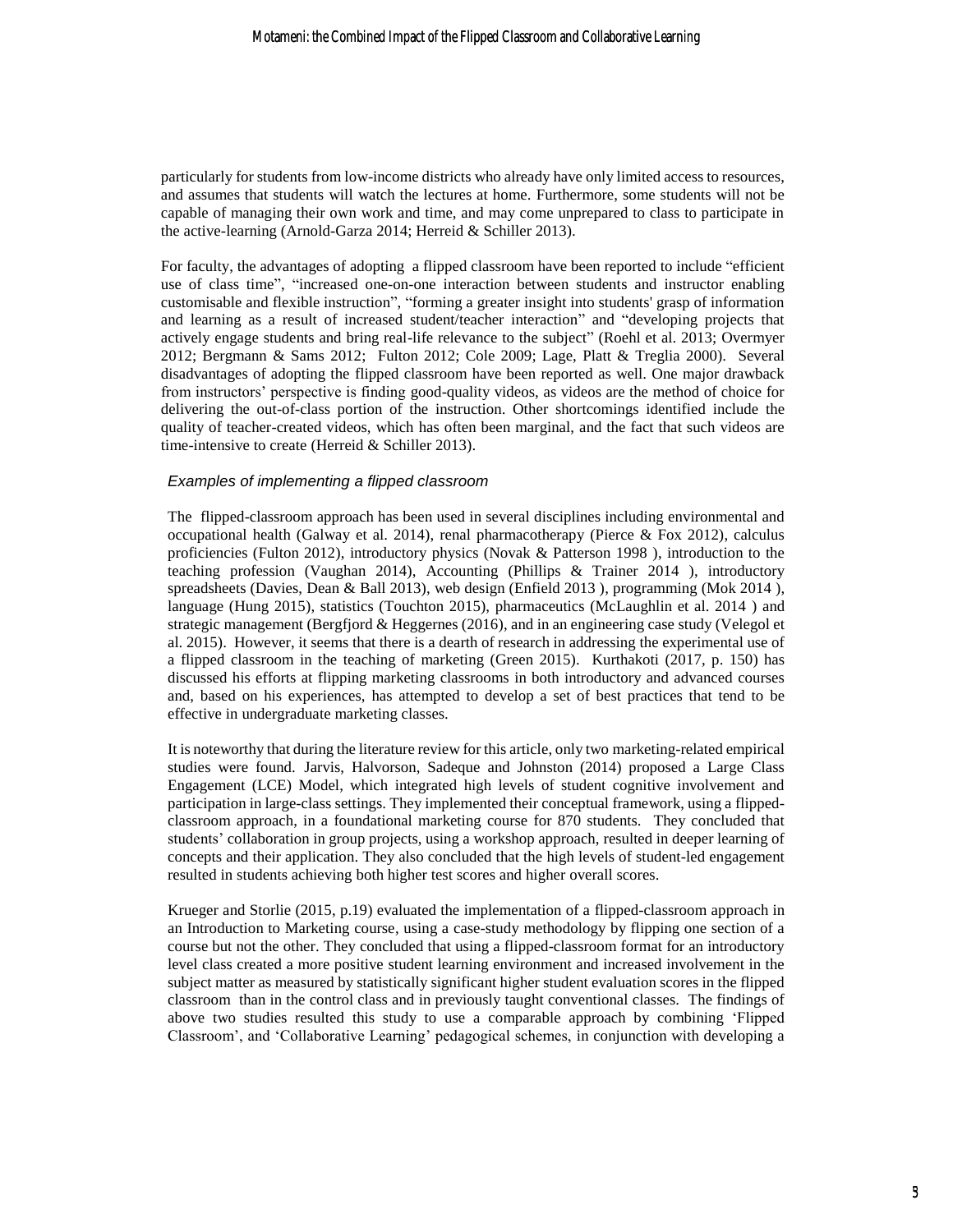collaborative marketing plan in order to find out their impact on students' learning of 100 key marketing concepts, processes, and strategies.

#### *Part Two: the essence of collaborative learning*

#### *The antecedents of collaborative learning*

Kolb (1984) helped to popularise the idea of experiential learning by drawing heavily on the work of Dewey (1963). Experiential learning occurs when students participate in activities, reflect upon those activities and incorporate their new understanding(s) into hands-on projects in a collaborative setting (Neill 2004). In the field of marketing, experiential learning has been incorporated in some courses such as Principles of Marketing, Principles of Selling, Sales Management and Services Marketing (Bobbitt, Inks, Kemp & Mayo 2000; Gremler, Hoffman, Keaveney & Wright 2000)

Some newer concepts emerging from the essence of experiential learning include active and collaborative learning (Adams & Slater 2002; Bonwell & Eison 1991). Active learning, which is often contrasted to the traditional lecture, in which students passively receive information from the instructor, involves students actively or experientially participating in the learning process. The core elements of active learning are student activity and engagement in the learning process. In other words, active learning requires students to do meaningful learning activities and reflect about what they are doing (Weltman 2007; Prince 2004; Bonwell & Eison 1991). Gaidis and Andrews (1990) have indicated that students learn best when they are actively involved in concrete experiences.

The concept of collaborative learning draws on Piaget's theory of active learning by stressing that learning occurs when learners act on and apply new ideas and concepts (Piaget & Duckworth 1970). Collaborative learning has been defined as "an instruction method in which students work in groups toward a common academic goal" (Gokhale 1995). The underlying premise of collaborative learning is based on consensus-building through cooperation by group members (Panitz 1999). Online collaborative learning has been further defined as "a learning process where two or more people work together online to create meaning, explore a topic, or improve skills" (Harasim, Hiltz, Teles & Turoff 1995).

The information-technology revolution has turned real-time collaboration into a reality. In this type of learning, students work collaboratively on a team project. This approach requires students to learn key concepts, terminologies and processes using the information-technology tools offered in a flipped classroom. The next step requires them to apply what they have learned in a real-world situation. During the process of collaborative, project-based learning, students need to divide the work and cooperate to complete the learning tasks (Chang & Lee 2010; Tucker 2012). The advantages of working collaboratively on a group project include "encouraging social interaction, teamwork and cultural diversity among students", "applying what they have learned" and "cultivating their analytical and judging abilities" (Du et al. 2014, Hwang et al. 2015). These discussions suggest that the four theories of learning are interconnected to form both theoretical and practical perspectives, as shown in Figure 1.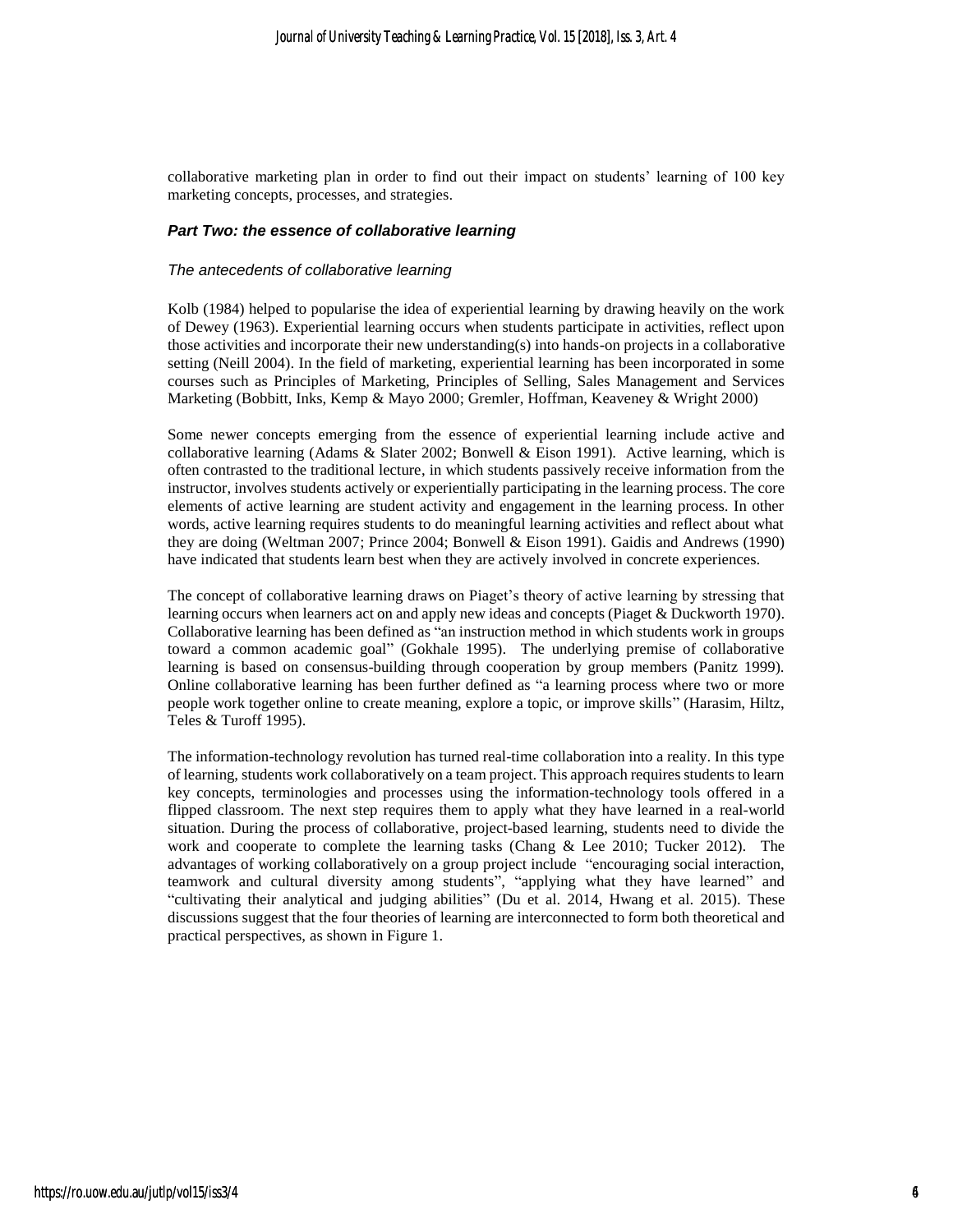

Legend:  $\equiv$  Theoretical Interconnections,  $\equiv$  Practical Interconnections

*Figure 1: Interconnectedness of the flipped classroom and experiential, active and collaborative learning*

## **Part Three: the interconnectedness of the flipped classroom, collaborative learning and Bloom's Revised Taxonomy**

The literature review above supports the argument that the concepts of the flipped classroom and collaborative learning can yield a synthesis that relates to Bloom's Revised Taxonomy. Bloom's Taxonomy of the Cognitive Domain (Anderson, Krathwohl & Bloom 2001) is a useful framework for determining which thinking skills to teach online and which to teach face to face in a flipped environment (Estes et al. 2014, p.4). The proposed synthesised conceptual framework, shown in Figure 2, was used as the blueprint for this study.

The conceptual framework shown in Figure 2 consists of three interrelated and integrated modules that constitute a flipped classroom: learning processes, assessment processes and collaborativelearning processes. One might rationally require students to learn, recall and comprehend the subject matter at a basic level online (Modules 1 and 2), then use higher-order thinking skills to apply, analyse, evaluate and create new material in synchronous collaborative meetings (Module 3). Galway et al. (2014, p.2) stated: "In terms of Bloom's influential (revised) taxonomy of thinking and learning, the flipped classroom enables both higher and lower levels of cognitive work. More specifically, students do lower level cognitive work, i.e., the acquisition of knowledge,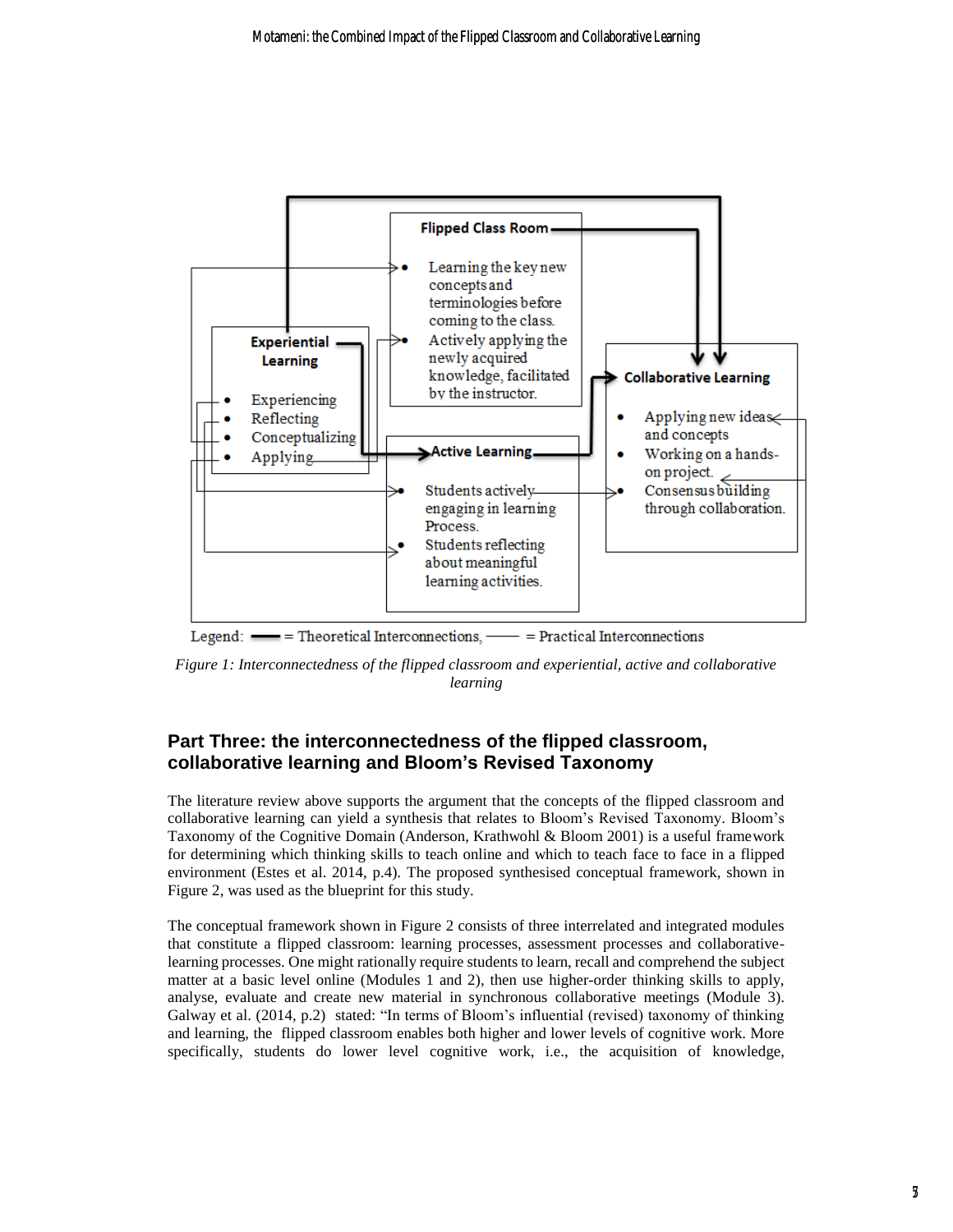independently and outside of class while higher-order cognitive work including knowledge application, analysis, and synthesis occurs during class time with the support of peers and instructors."



*Figure 2. The interrelationship among Bloom's Revised Taxonomy, the flipped classroom and collaborative learning*

For Module 1 (flipped-classroom learning processes), students used online information technologies (e.g., Cengage MKTG Online platform and functionalities) to learn 100 key marketing concepts, processes and strategies. The tools they used included reading interactive e-book assignments, listening to e-lectures, watching concept videos that highlighted key topics, watching company videos, reading company profiles and using "Study Bits" and flash cards. For Module 2 (assessment processes), students were required to take personalised online quizzes and read the corresponding explanations that clarified the correct and incorrect responses. They also used "Concept Tracker" to help them monitor their progress by taking formal online self-assessments. In addition, throughout the semester, students were also required to take five formal conventional exams corresponding to the required textbook chapters, as well as a comprehensive final exam prepared by the instructor. These procedures were used to ensure that students mastered the key concepts, processes and strategies before applying them to the hands-on collaborative marketing plan project in seven realtime collaborative sessions under the supervision of the instructor.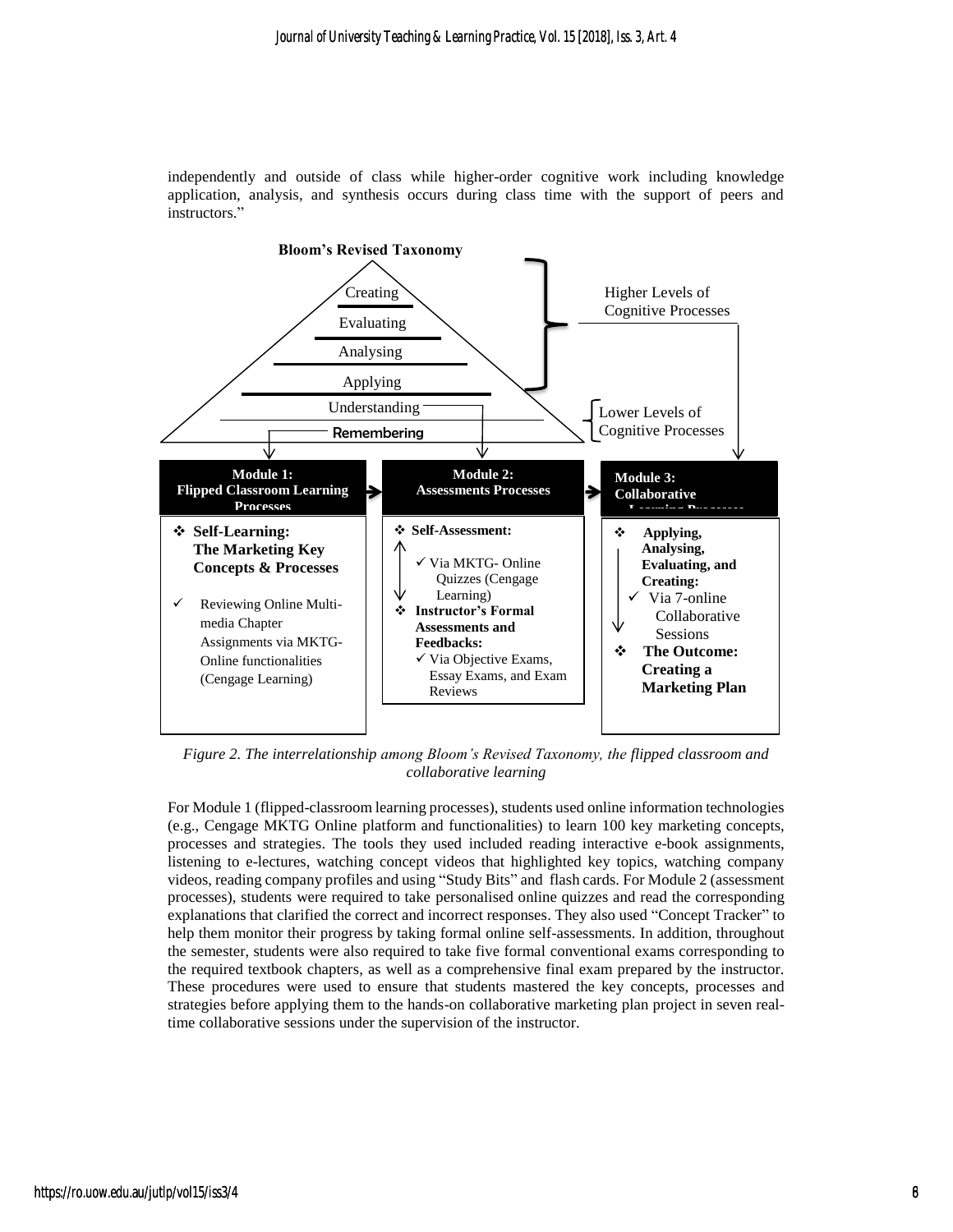In Module 3 ( collaborative-learning processes), students worked in teams in the role of a marketing department in charge of creating the next year's marketing plan for a new product and/or service for a Fortune 500 publically traded company. They completed this project over the course of seven collaborative sessions. Students were asked to read their chosen company's most recent posted annual report, on the basis of which they were asked to conduct analysis of their company's current situations as well as a SWOT (strengths, weaknesses, opportunities and threats) analysis to become familiar with the company's past and present situation. For each of the seven collaborative sessions, students received detailed predetermined objectives and descriptions of the required tasks to reach those objectives. The tasks for each session are summarised below:

- **Session 1:** Select a Fortune 500 publicly traded company, and come up with an idea for a new product and/or service to be marketed during the next year.
- **Session 2:** Conduct an analysis of the company's current marketing situation and perform a SWOT analysis.
- **Session 3:** Formulate the company's new product/services objectives, target market(s), and competitive positioning strategy (or strategies) for the next year.
- **Session 4:** Develop the next year's new product/services features, pricing and financial objectives and strategy (or strategies).
- **Session 5:** Develop the next year's new product and/or services distribution strategy, including logistics and supply-chain requirements.
- **Session 6:** Develop the next year's new product and/or services integrated marketing communication plan.
- **Session 7:** Develop the next year's new product and/or services action programs, control measures and pro-forma profit and loss statement.

This project counted for about one-quarter of the overall course grade.

## **Research methodology**

#### *The Static Group Comparison Design*

The Static Group Comparison Design is a research design consisting of two groups, the first of which receives a treatment  $(X)$  and is designated the experimental group, and the second of which does not, and is designated the control group. Post-test scores, designated here as O1 and O2 (observed values 1 and 2) were employed to measure the outcomes of the two groups (Churchill 1991, p.188-189). The Static Group Comparison Design is symbolically shown below:

EG: X O1 CG: O2

Where:  $EG = Experimental Group, CG = Control Group, X = Using Cengage mktg-Online$ Functionality combined with Collaborative Marketing Plan Project (Treatment), and O1 & O2 = Total Assessments Scores.

This study took place over the course of four semesters. Students completed five sections of an undergraduate Principles of Marketing course. The primary learning objective for all sections was "to develop an understanding of 100 key marketing concepts, processes and strategies" associated with the field of marketing, all of which were covered in the required textbook. Across all five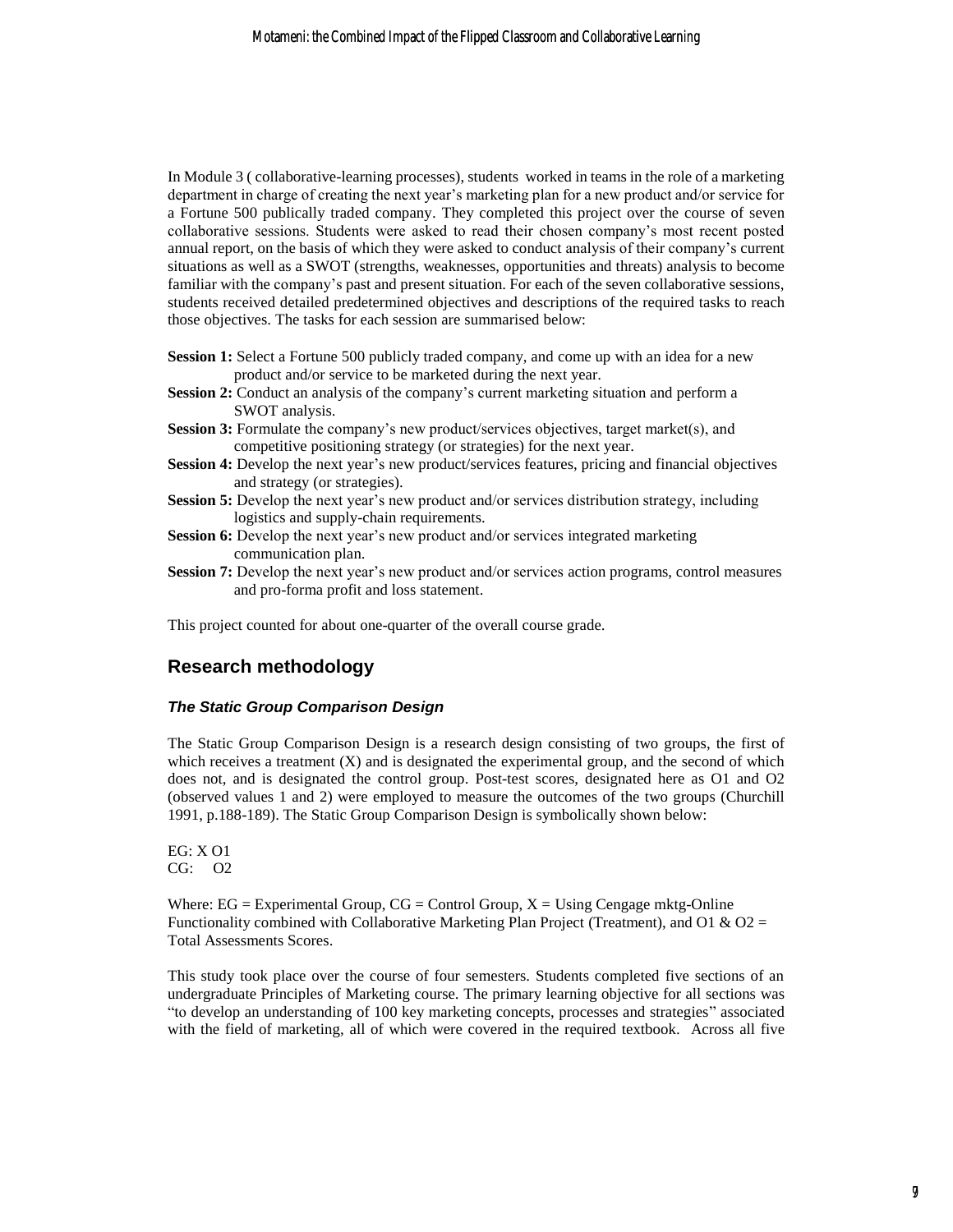sections, everything was identical in terms of syllabus, learning objectives, learning outcomes, the required textbook and the types of traditional assessments.

Two sections of the classes, with a total of 76 students, were restructured to incorporate the combined flipped-classroom and collaborative-learning pedagogical schemes in relationship to the conceptual framework of Bloom's Revised Taxonomy. Those sections were designated as the Experimental Group (EG), in which students were required to learn 100 key marketing concepts, processes and strategies by themselves, in a restructured flipped-classroom environment.

Three other sections, with a total of 91 students, were designated as the control group. In control sections, the collaborative marketing plan project was not incorporated, and students were required to learn the key marketing concepts, processes and strategies by attending regular classes, listening to traditional lectures and taking traditional exams. Because everything else was equal in all five sections, any changes in students' total assessment scores in the experimental classes compared to the total assessments scores of the control classes, could be attributed to either the restructured flipped-classroom environment, their participation in the collaborative marketing plan project, which further reinforced their learning of marketing key concepts, strategies and processes, or both. The results of the preliminary and advanced analysis performed in this study is presented below.

### **Findings** *Findings related to the implementation of Modules 1 and 2*

*Measuring the impact of the 'flipped classroom on students' learning of 100 key marketing concepts, processes and strategies*

An appropriate measure of whether students achieved the objective of learning 100 key marketing concepts, processes and strategies was calculating the total assessment scores in both the unflipped Control Group (CG), and flipped Experimental Group (EG). For the Control Group, the total assessment score was calculated by adding the scores of 13 essay-type examinations, corresponding to the textbook chapters, to the scores of three formal examinations, including a comprehensive final exam prepared by the instructor. For Experimental Group, the total assessment score was calculated by adding the essay scores to the 12 self-assessment test scores, plus six formal multiple-choice examination scores, which included scores on a comprehensive exam. The total assessment grades for both CG and EG sections are shown in Figure 3.



*Figure 3. Flipped and Unflipped Total Assessment grades (%)*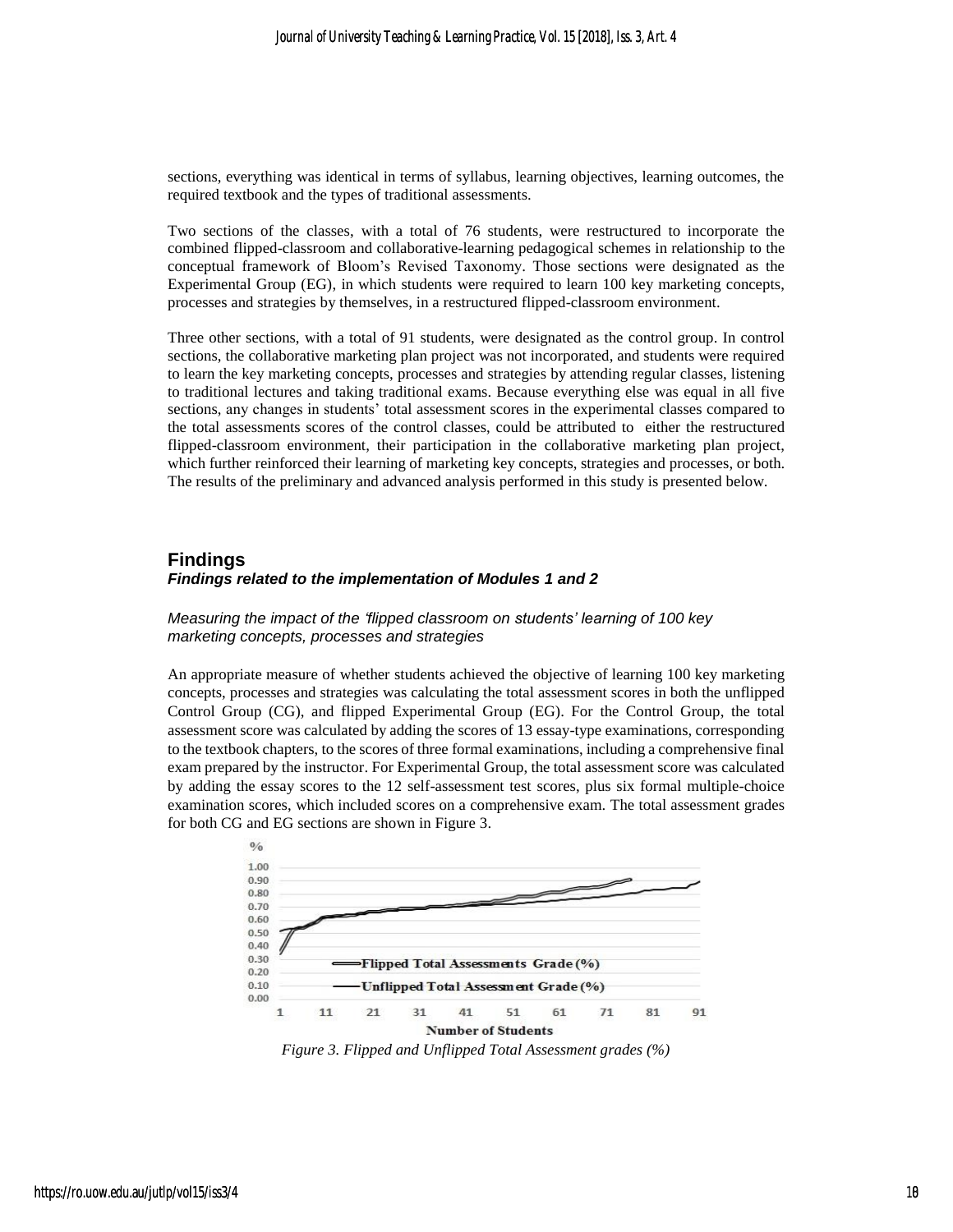Figure 3 suggests that there were three clusters of students. The first group consisted of students who had obviously failed the assessments by earning less than 60% of the total assessment grade. The second cluster consisted of students who had performed at a level between 60% and 70%. For those students, it seems that the type of class did not make much difference. The third cluster consisted of students who had passed the course by scoring above 70%. Students in the flipped sections scored significantly higher than those in the unflipped classes. Therefore, for the majority of students, their participation in flipped classrooms triggered better performance in exams. To substantiate this proposition, a t-test for equality of means of 'Flipped Total Assessments Grades' and 'Unflipped Total Assessments Grades' was performed. The hypothesis of equality of means was rejected (t= 22.053, d.f =165, Sig. 2-tailed = 0.00).

#### *Findings related to the implementation of Module 3*

*Measuring the impact of the 'Collaborative Marketing Plan Project' on the learning of 100 key marketing concepts, processes and strategies*

Figure 4 portrays the relationships of the grades for the 'Flipped Total Assessment Grade' and 'Collaborative Marketing Plan Project Grade' project. It is reasonable to presume that students' engagement in the Collaborative Marketing Plan Project partially contributed to their superior performances on exams.



*Figure 4. Flipped Total Assessment Grades versus Collaborative Marketing Plan Project grades (%)*

A comparison of the two curves in Figure 4 suggests that there is a strong and positive correlation between the 'Flipped Total Assessment Grade, and 'Collaborative Marketing Plan Project Grade'. The Pearson Correlation Coefficient measures the degree of association between two variables. The correlation analysis between these variables indicated that correlation was equal to .964. The result also indicated that the Pearson Correlation Coefficient was statistically significant (p-value = .000).

#### *Factor analysis: the combined effects*

Because a t-test indicated that a statistically significant difference between 'Flipped Total Assessment Grades' and 'Unflipped Total Assessment Grades' does exist, and because the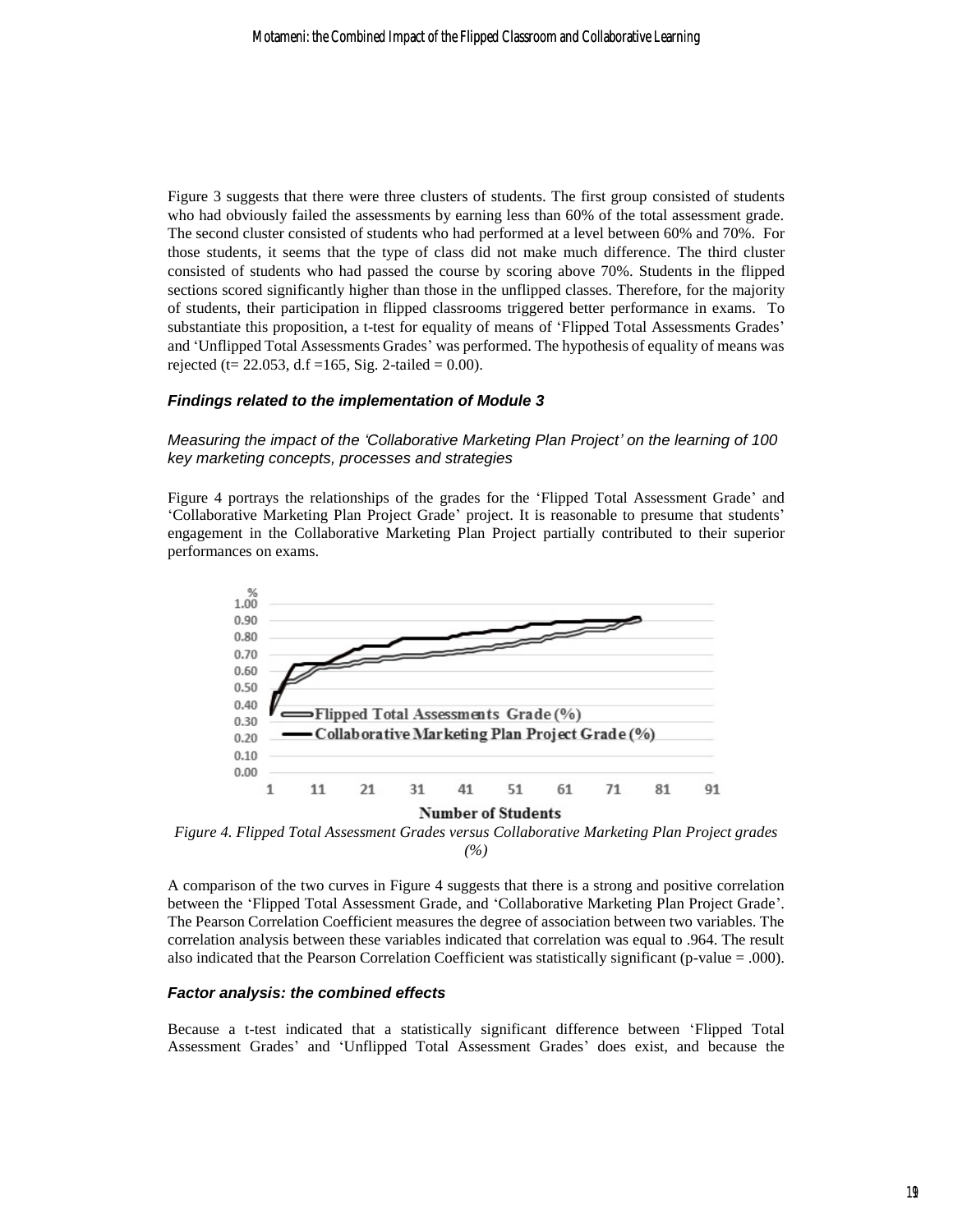correlation analysis reinforced that conclusion, two sets of factor analysis were performed to discover the underlying reasons (Table 1). In factor analysis, the co-variation among the variables is described in terms of a small number of factors. Each factor captures a certain amount of the overall variance in the observed variables, and the factors are always listed in order of how much variation they explain (Churchill 1991, pp.896-897). The total variances explained by factors extracted for the control and experimental groups were 65.59% and 67.24% respectively. The comparison of Rotated Factors for unflipped and flipped courses demonstrated the existence of a set of common underlying factors, which was named "assessment factors".

| <b>Flipped Total Assessment Grades</b><br>(Converged in 10 Iterations) |                           |      |                 |                  |               | <b>Unflipped Total</b><br><b>Assessment Grades</b><br>(Converged in 3<br><b>Iterations</b> ) |                |                   |
|------------------------------------------------------------------------|---------------------------|------|-----------------|------------------|---------------|----------------------------------------------------------------------------------------------|----------------|-------------------|
|                                                                        | <b>Assessment Factors</b> |      |                 |                  |               |                                                                                              |                |                   |
|                                                                        | Formal                    |      | Self-Assessment |                  |               |                                                                                              |                | <b>Assessment</b> |
|                                                                        | <b>Assessment</b>         |      |                 |                  | <b>Factor</b> |                                                                                              | <b>Factors</b> |                   |
|                                                                        | (Standard                 |      |                 |                  |               |                                                                                              |                |                   |
|                                                                        | Exams)                    |      |                 |                  |               |                                                                                              |                |                   |
|                                                                        | Fi                        | F2   | F3              | F4               | F 5           |                                                                                              | F1             | F2                |
| CHSA3                                                                  |                           |      |                 | $\overline{317}$ |               | E1                                                                                           | $\sqrt{629}$   |                   |
| CHSA4                                                                  |                           |      |                 | .536             |               | E2                                                                                           | .726           |                   |
| CHSA7                                                                  |                           |      |                 | .582             |               | E3                                                                                           | .867           |                   |
| CHSA9                                                                  |                           |      |                 | 560              |               | E4                                                                                           | .754           |                   |
| CHSA <sub>2</sub>                                                      |                           |      | 744             |                  |               | E5                                                                                           | 881            |                   |
| CHSA5                                                                  |                           |      | 743             |                  |               | E6                                                                                           | .788           |                   |
| CHSA <sub>8</sub>                                                      |                           |      | 549             |                  |               | E7                                                                                           | 765            |                   |
| CHSA11                                                                 |                           |      | .561            |                  |               | E8                                                                                           | .829           |                   |
| CHSA1                                                                  |                           | 214  |                 |                  |               | E9                                                                                           | .819           |                   |
| CHSA6                                                                  |                           | .793 |                 |                  |               | E10                                                                                          | .811           |                   |
| CHSA10                                                                 |                           | 728  |                 |                  |               | E11                                                                                          | 792            |                   |
| CHSA12                                                                 |                           | .747 |                 |                  |               | E12                                                                                          | .736           |                   |
| Ex1                                                                    | .673                      |      |                 |                  |               | E13                                                                                          | .819           |                   |
| Ex2                                                                    | .783                      |      |                 |                  |               | EX1                                                                                          |                | (855              |
| Ex3                                                                    | .866                      |      |                 |                  |               | EX2                                                                                          |                | .828              |
| Ex4                                                                    | .671                      |      |                 |                  |               | FX                                                                                           |                | .853              |
| Ex5                                                                    | .777                      |      |                 |                  |               |                                                                                              |                |                   |
| FX                                                                     | .874                      |      |                 |                  |               |                                                                                              |                |                   |
| <b>CMPP</b>                                                            |                           |      |                 |                  | .765          |                                                                                              |                |                   |
| Legend:<br>= Chapters Self-Assessment.<br>CHSA                         |                           |      |                 |                  |               | Legend:<br>$E1-E13 = E$ ssay Exams                                                           |                |                   |
| $Ex1-Ex5 = Exam, FX = Final Exam$                                      |                           |      |                 |                  |               | EX1, EX $2 =$ Multiple                                                                       |                |                   |
| <b>CMPP</b> = Collaborative Marketing Plan Project                     |                           |      |                 |                  |               | <b>Choice Ouestions Exams</b>                                                                |                |                   |
| F1 = Factor 1: Formal Assessment Standard Exams                        |                           |      |                 |                  |               | $FX = Final Exam$ .                                                                          |                |                   |
| $F2 = Factor2$ : Sales Promotion & Pricing                             |                           |      |                 |                  |               | $F1 = Factor1$ : Authorial                                                                   |                |                   |
| F3 = Factor 3: Supply Chain Management & Social Media                  |                           |      |                 |                  |               | Assessment                                                                                   |                |                   |
| $F4 = Factor 4$ : Product Management                                   |                           |      |                 |                  |               | $F2 = Factor2$ : Formal                                                                      |                |                   |
| F5 = Factor 5: Collaborative Marketing Plan Project                    |                           |      |                 |                  |               | Assessment                                                                                   |                |                   |

#### Table 1: Varimax Orthogonal Rotated Factors

In factor analysis, it is customary to examine the types of variables that have been heavily loaded on the corresponding factor in order to name that factor. In the unflipped sections, there were two assessment factors: Authorial Assessment (so named because all loaded numbers pertained to essay exams prepared by the author of this article) and Formal Assessment (so named because all loaded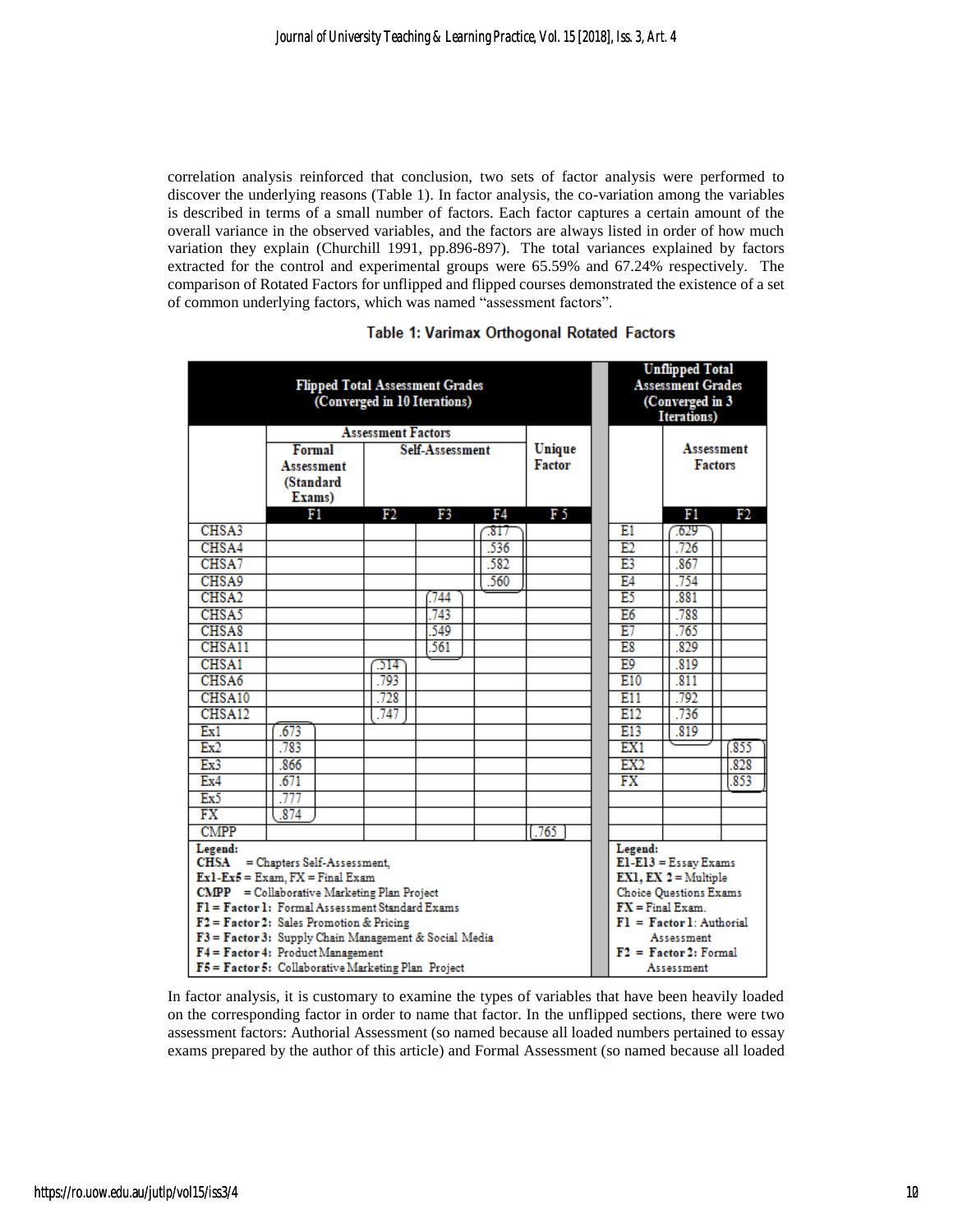numbers pertained to standard types of exams, such as multiple choice). In the flipped Experimental Group sections, five factors were identified: Formal Assessment (so named because all loaded numbers pertained to standard types of exams, such as multiple choice); Sales Promotion and Pricing, Supply Chain Management and Social Media, which were related to self-assessment exams on those topics that had been generated using the MKTG Online software package; and Social Media. It is worth noting that in the flipped Experimental Group sections a unique factor was extracted that was loaded only on the 'Collaborative Marketing Plan Project'.

## **Discussion**

The following can be considered the distinguishing ways this research has added to the literature referenced in previous section:

- 1. The literature review established that many studies have reported on implementations of either flipped classrooms or collaborative learning. However, those studies have explored each pedagogy in isolation from the other, which has not yielded an adequate understanding of how they are connected. One of the theoretical contributions of this study is establishing the interconnectedness between the theories of experiential learning, active learning, the flipped classroom and collaborative learning (Figure 1). The second conceptual contribution is synthesising the flipped-classroom and collaborative-learning frameworks in relationship to Bloom's Revised Taxonomy (Figure 2).
- 2. The literature review also demonstrated that, in the field of marketing, there are at least three research deficiencies:
	- Presenting either empirical or theoretical work that unpacks the practicalities around flipped classrooms from a marketing educator's perspective (Green 2015, p.179).
	- Not using controlled experimental or quasi-experimental designs to measure the outcome of applying a flipped-classroom scheme (Bishop & Verleger 2013).
	- Applying a combined model of flipped-classroom and collaborative-learning pedagogical schemes.

This study has addressed all three deficiencies by combining the flipped-classroom and collaborative-learning frameworks, using a quasi-experimental design and empirically measuring the outcomes of experimentation.

The literature-review findings and the results of this empirical study revealed that educational outcomes improve when students use a multifaceted approach in their learning, and when the emphasis is on higher levels of cognitive processes rather than rote learning. The combined flippedclassroom and collaborative-learning pedagogical scheme, used in this study in conjunction with the task of developing a collaborative marketing plan, created the desired multifaceted environment for students to learn and apply 100 key marketing concepts, processes and strategies. The approach was beneficial, because it facilitated students to engage with the subject content in the context of a flipped classroom, and to engage in interpersonal interactions with peers via the semester-long collaborative project.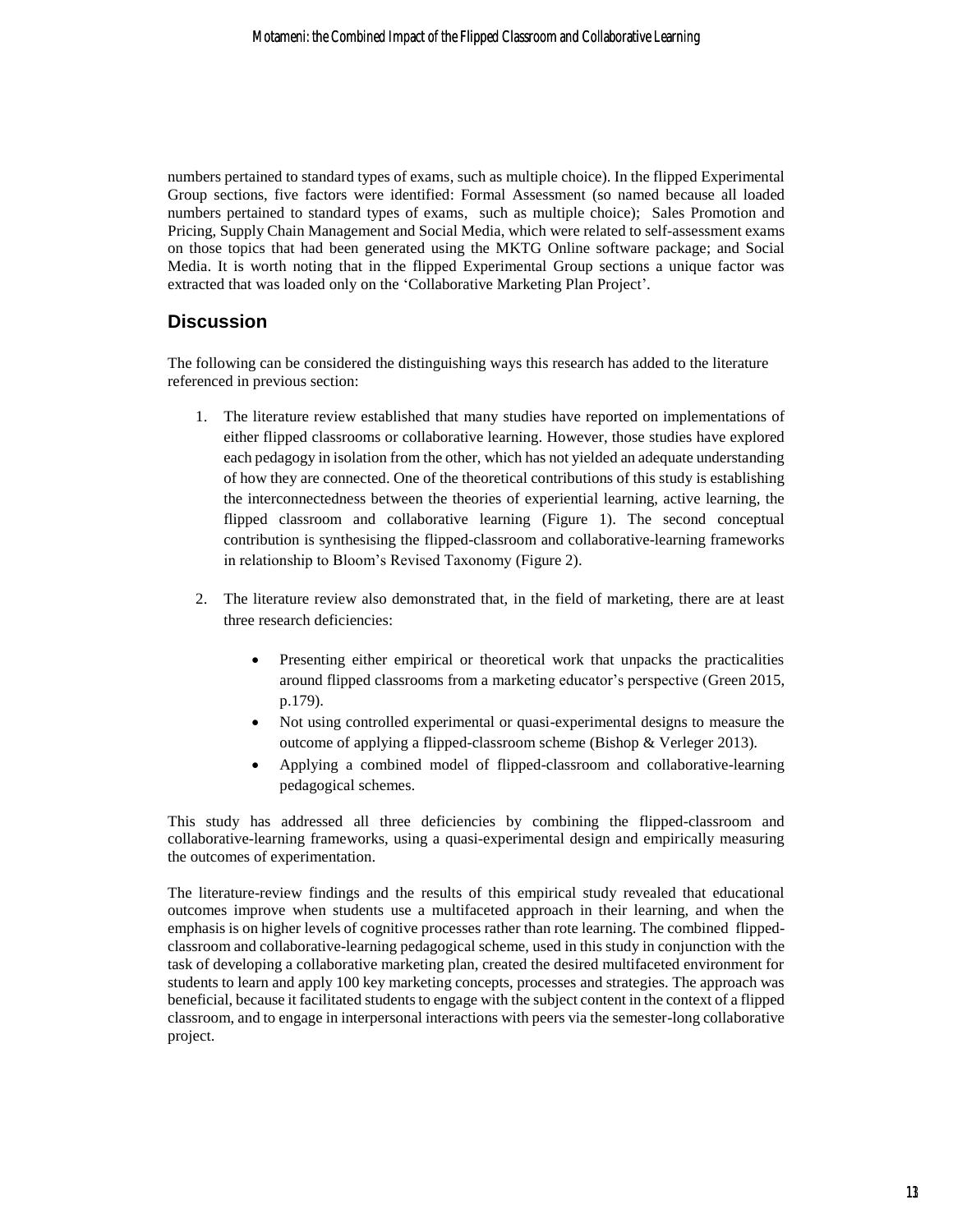The findings related to students' learning of 100 key marketing concepts, processes and strategies were associated with the implementation of Modules 1 and 2 by students enrolled in the experimental (flipped-classroom) sections. Those findings, which are graphically shown in Figures 3 and 4, clearly show that students in the flipped sections who scored above 70% also scored significantly higher in their total assessment scores and their collaborative marketing plan projects than the students in the control (unflipped) sections.

To achieve this type of improvement, students should be willing to spend additional time engaging with self-learning processes. Interestingly, the logs of the MKTG Online package indicated that students spent from a minimum of three to a maximum of 51 total hours using online technologies in an effort to learn the key marketing concepts, processes and strategies. Nine out of 76 students in the flipped sections (close to 12%) spent fewer than 11 total hours on online assignments; these students received a grade of D, which required them to re-take the course. By contrast, the 85% of the students who spent many more hours on online assignments earned grades of C, B or A in all assessments. Those students demonstrated that they were capable of using information technologies on their own to learn the required key concepts, processes and strategies in an introductory marketing course, then to apply them successfully in a realistic collaborative project.

The results of this experimental study, particularly the factor analysis shown in Table 1, revealed that the implementation of combined flipped-classroom and collaborative-learning pedagogical schemes, in conjunction with a semester-long collaborative project that demanded a higher level of cognitive processes to implement the tasks encompassed in Module 3 (Figure 1), can significantly improve students' learning of key marketing concepts, processes and strategies.

The students' feedback at the end of the semester indicated that their participation in the collaborative project had a positive impact on their comprehension of the key marketing concepts, processes and strategies. Most of them indicated that the collaborative project was immensely useful in placing classroom material in a meaningful context and improving their ability to apply what they had learned.

The results of the factor analysis presented in Table 1 also clearly show that the collaborative marketing plan project occupied a unique position in the students' minds. This may be because it gave students opportunities to analyse, synthesise, and evaluate ideas jointly as they implemented the project, as shown in Module 3. Another reason may be that it engaged them in higher levels of cognitive processes under Bloom's Revised Taxonomy (Figure 1). This group interaction may have helped students learn from each other's knowledge and proficiencies.

It is worth noting that based on the author's estimation, students spent, on average, close to 143 total hours in reading the syllabus and textbook, studying the tutorials, completing online assignments, taking the required quizzes and exams, selecting a Fortune 500 company, reading its most recent annual report, participating in seven mandatory collaborative sessions to develop the components of their marketing plan and, finally, preparing the written marketing plan itself.

## **Conclusions, limitations, and future research recommendations**

*Conclusions*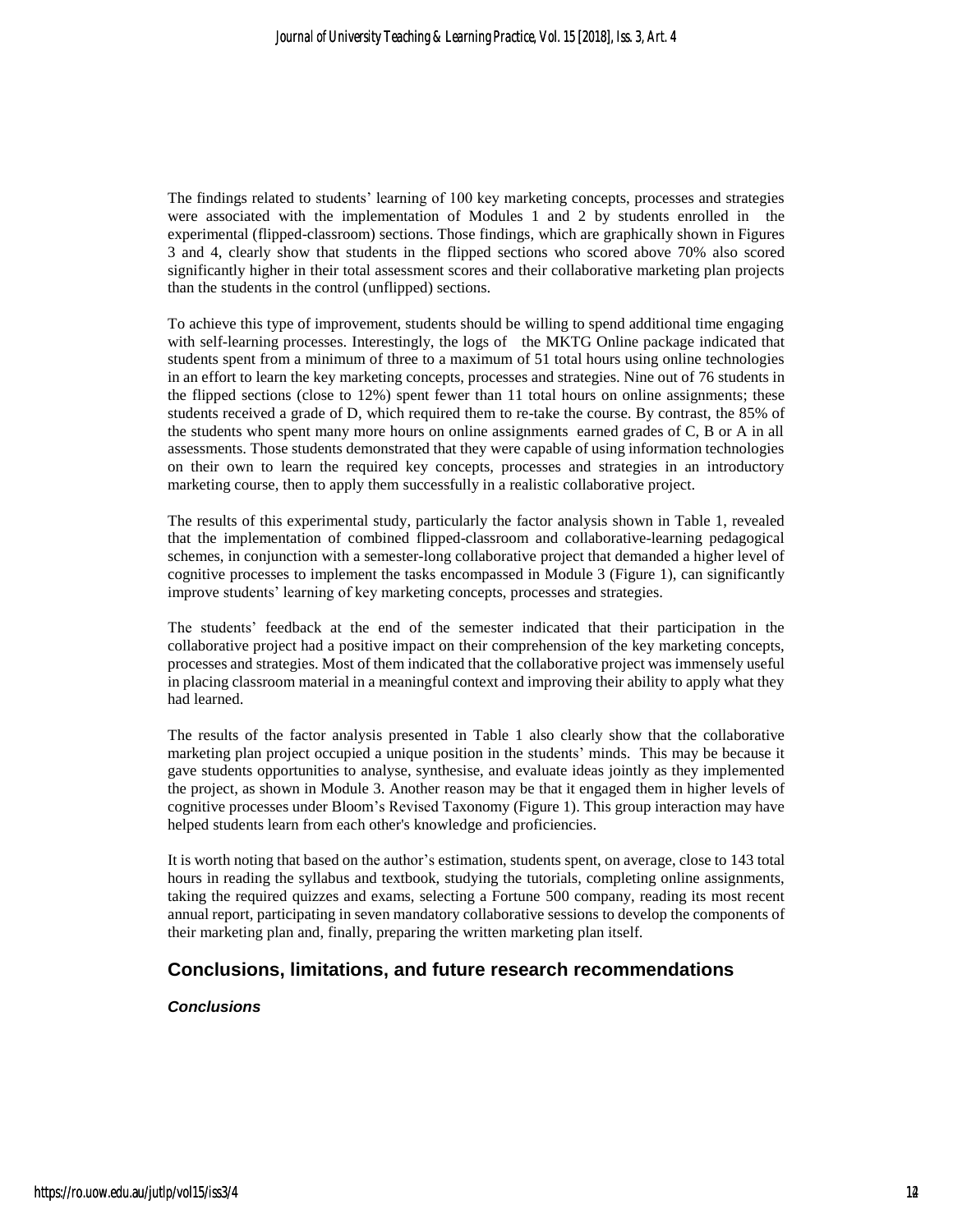The students' feedback at the end of semester indicated that those in the flipped sections perceived them as very demanding and challenging. However, the majority of students liked the restructured format, particularly the Collaborative Marketing Plan Project. Students also stated that they had learned a great deal about marketing principles and concepts, and gave the impression that the course convinced them to have newfound respect for certain areas of study (e.g., creating a marketing plan through collaboration).

This study shows that participation in the Collaborative Marketing Plan Project, which required students to work together intensively over an entire semester, promoted the development of students' critical thinking through the discussion and consideration of others' ideas. The students' feedback at the end of semester revealed that the project helped them to better understand the material, and stimulated their thinking, as validated by the findings shown in Figure 4. The students' feedback was consistent with Bruner's (1985, p.34) contention that cooperative learning methods improve problem-solving strategies because the students are confronted with different interpretations of the given situation. The peer-support system makes it possible for learners to internalise both external knowledge and critical-thinking skills, and to convert them into tools for intellectual functioning.

The results of this study suggest that if students are to perceive a collaborative project as being of high quality, all relevant information, reading assignments, tutorials and online assignments should be carefully prepared in advance and communicated effectively to the students. The collaborative project objectives need to be unambiguous and the specific tasks in each required collaborative session must be delineated clearly. The collaborative project should also be capable of developing and enhancing students' leadership and communication skills, and should facilitate their ability to work well with others in the group. For the flipped sections, the instructor prepared a seven page (single-spaced), all-encompassing guideline and gave it to the students as a blueprint for collaborative project. The project guideline required the students, through seven collaborative sessions starting in mid-September and finishing toward the first week of December, to perform 19 detailed and specific tasks to complete the project; these tasks were closely integrated with the required textbook for the subject. It is highly recommended that a collaborative comprehensive group project consist of many interrelated components and be spread acrossthe semester, as opposed to requiring students to prepare the final report, in its entirety, during the last few weeks of the semester.

#### *Limitations*

The Static Group Comparison Design used in this study has some limitations. There are three fundamental sources of extraneous error in the design:

- 1. There is no way of ensuring that the groups were equivalent prior to the comparison. Allowing students to assign themselves to either the Control Group (CG) and Experimental Group (EG) may have resulted in groups that were not equivalent. Consequently, extraneous variables such as students' socioeconomic characteristics may have varied from one section to another, and those characteristics may have affected the learning process.
- 2. No pre-tests were conducted to determine students' existing knowledge of marketing before taking the course.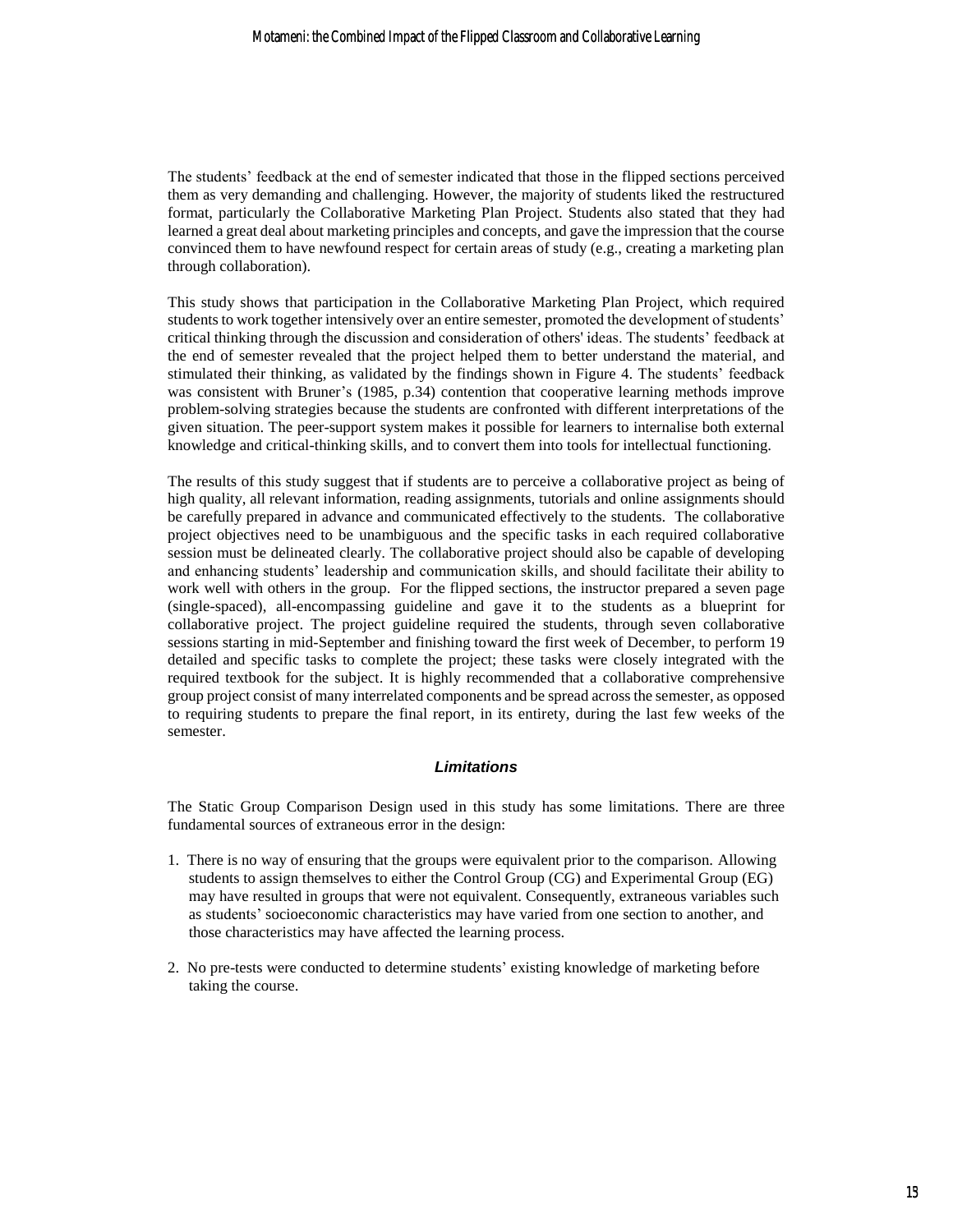3. Some students, particularly those who worked full-time in the field of marketing, may have learned the key marketing concepts and processes in their working context, and the flipped structure may not have played a significant role in their learning process.

#### *Future research recommendations*

Randomisation when assigning the students to the Control Group (CG) and Experimental Group (EG) would make the results obtained from true experimental designs more valid than using a Static Group Comparison Design. A before-and-after with a control-group design can be depicted as:

 EG: (R) O1 X O2 CG: (R) O3 O4

The above design is ideal because the students are randomly (R) assigned to the control (CG) and experimental (EG) groups based on external criteria such as socioeconomic characteristics. The second desirable characteristic is the existence of before (O1 and O3) and after (O2 and O4) measurements, which permits an estimation of the pure effect of experimentation. This is because the difference between O4 and O3 will reflect the effects of the extraneous influences, whereas the difference between O2 and O1 will reflect the effect of experimentation. Thus, by definition, (O2- O1) – (O4-O3) will measure the pure impact of experimentation.

Future research should strive to collect students' socioeconomic and other characteristics, which would allow the impact of age, gender, number of hours spent working and academic major on experimentation to be measured.

#### *Additional reflections*

If one of the primary goals of instruction is to enhance critical thinking, then collaborative learning has the potential to be exceptionally beneficial. As Gokhale (1995, p.30) stated, "the instructor's role is not to transmit information, but to serve as a facilitator for learning. This involves creating and managing meaningful learning experiences and stimulating students' thinking through real world problems". Creating such a learning environment should also involve reflecting on Roehl and Shannon's (2013, p.44) assertion that the introduction of any new strategy requires a shift in the minds of both educators and students.

Students should expect a significant change in their attitude and study habits during their individual online learning activities (Module 1), and particularly during their collaborative-learning sessions (Module 3). Some students may be apprehensive during participation in group learning activities, particularly if they prefer working by themselves. During this study, the most important impediment students faced was scheduling the meetings among themselves, given that many of them were carrying a maximum load of courses, and at the same time trying to meet work and family demands. Thus it is highly recommended that students' collaborative sessions be scheduled during regular class time.

Educators should expect to spend a significant amount of effort ahead of time to create and implement a practical and constructive flipped classroom in conjunction with collaborative-learning activities. The author of this article spent more than 218 hours to plan and implement the restructured flipped sections. Nevertheless, the rewards of witnessing students acquire the key marketing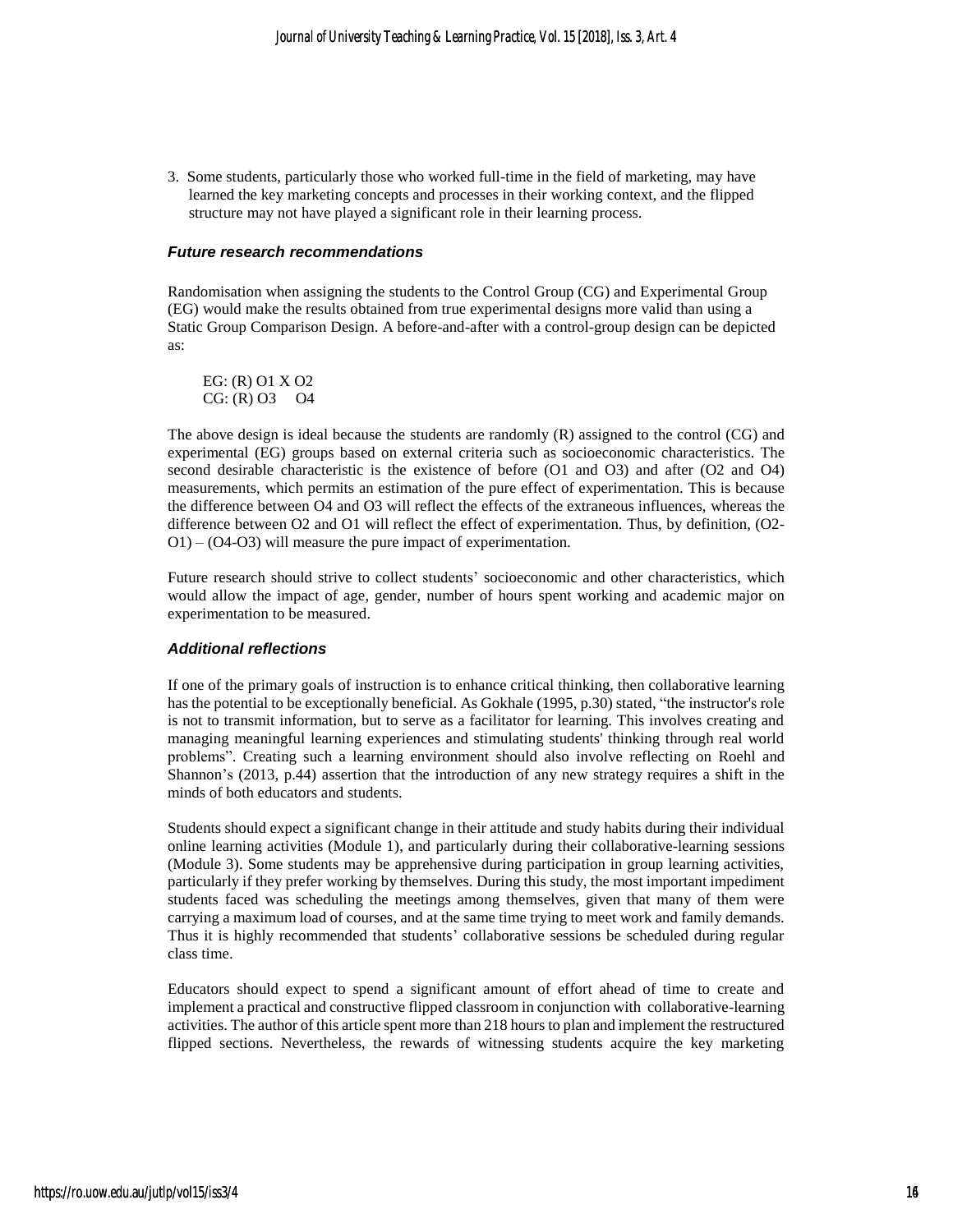concepts, processes and strategies counterbalanced the extra time spent in restructuring the course, especially when its implementation also created a significantly positive change in students' perceptions of the instructor's teaching effectiveness.

More than 300 colleges and universities across the country are using the Individual Development and Educational Assessment (IDEA) Student Ratings System to provide students with an opportunity to submit feedback on their direct course experience. Our department is using the following three learning objectives, which should be rated as "essential", from the IDEA Student Ratings System for the Principles of Marketing course used in this study:

- 1. Gaining factual knowledge (terminology, classifications, methods, trends)
- 2. Learning fundamental principles, generalisations or theories
- 3. Acquiring skills in working with others as a member of a team.

In the flipped sections of courses, students gave scores of 4.3, 4.5 and 4.6 (using a scale of 1-5, where 5 is the most favourable) for items 1, 2 and 3 respectively.

#### **References**

- Adams, J & Slater, T 2002, 'Learning through sharing', *Journal of College Science Teaching*, vol. 31, no.6, pp. 384-387.
- Anderson, L, Krathwohl, D, Airasian, P, Cruikshank, K, Mayer, R, Pintrich, P & Wittrock, M 2001, *Taxonomy for Learning, Teaching and Assessing: a Revision of Bloom's Taxonomy*. Longman Publishing, New York.
- Arnold-Garza, S 2014, 'The Flipped Classroom Teaching Model and Its Use for Information Literacy Instruction', *Communications in Information Literacy*, vol. 8, no. 1, pp. 7-22.
- Bergfjord, O & Heggernes, T 2016, 'Evaluation of a "Flipped Classroom" Approach in Management Education', *Journal of University Teaching & Learning Practice*, vol. 13, no. 5, pp. 1-13.
- Bergmann, J & Sams, A 2012, 'Flip your classroom: Reach every student in every class every day', *International Society for Technology in Education,* viewed at https://www.liceopalmieri.gov.it/wp-content/uploads/2016/11/Flip-Your-Classroom.pdf
- Bishop, J & Verleger, M 2013, The Flipped Classroom: A survey of the research. In *ASEE National Conference Proceedings,* Atlanta, GA, vol. 30, no. 9, pp. 1-18.
- Bobbitt, L, Inks, S, Kemp, K & Mayo, D 2000, 'Integrating marketing courses to enhance teambased experiential learning', *Journal of Marketing Education*, vol. 22, no. 1, pp. 15-24.
- Bonwell, C & Eison, J 1991, *Active learning: Creating excitement in the classroom AEHE-ERIC higher education report No. 1*, pp. 5-121, viewed at https://files.eric.ed.gov/fulltext/ED336049.pdf
- Bruner, J 1985, 'Vygotsky: A historical and conceptual perspective', *Culture, communication, and cognition: Vygotskian perspectives*, vol. 21, p.34.
- Butt, A 2014, 'Student views on the use of a flipped classroom approach: evidence from Australia', *Business Education & Accreditation*, vol. 6, no. 1, pp. 33-44.
- Chang, L & Lee, G 2010, 'A team-teaching model for practicing project-based learning in high school: Collaboration between computer and subject teachers', *Computers & Education*, vol. 55, no. 3, pp. 961-969.
- Churchill, G 1991, *Marketing Research-Methodological Foundation* (5th ed.). Dryden Press, Chicago.
- Cole, J & Kritzer, J 2009, 'Strategies for Success: Teaching an online course', *Rural Special Education Quarterly*, vol. 28, no.4, pp. 36-40.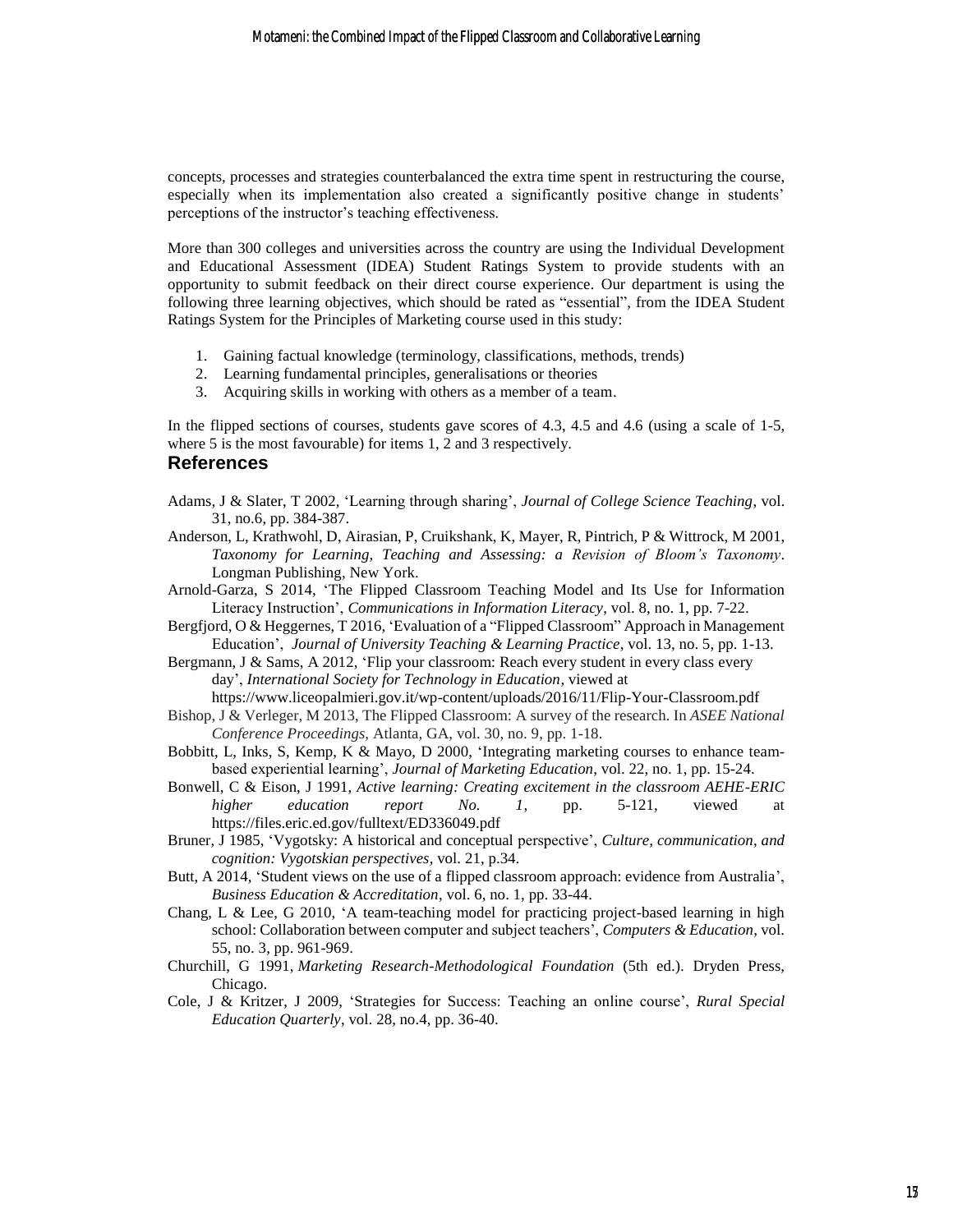- Davies, R, Dean, D & Ball, N 2013, 'Flipping the classroom and instructional technology integration in a college-level information systems spreadsheet course', *Educational Technology Research and Development*, vol. 61, no. 4, pp.563-580.
- Dewey, J 1963, *Experience and Education*. Collier Books, New York.
- Du, S, Fu, Z & Wang, Y 2014, 'The Flipped Classroom Advantages and Challenges', *Proceedings of the 2014 International Conference on Economic Management and Trade Cooperation,*  vol. 107, pp. 17-20.
- Enfield, J 2013, 'Looking at the impact of the flipped classroom model of instruction on undergraduate multimedia students at CSUN', *TechTrends*, vol. 57, no. 6, pp. 14-27.
- Estes, M, Ingram, R & Liu, J 2014, 'A review of flipped classroom research, practice, and technologies', *International HETL Review*, vol. 4, no. 7, pp.1-10.
- Findlay-Thompson, S & Mombourquette, P 2014, 'Evaluation of a flipped classroom in an undergraduate business course', *Business Education & Accreditation*, vol. 6, no. 1*,* pp. 63- 71.
- Fulton, K 2012, 'Upside down and inside out: Flip your classroom to improve student learning', *Learning & Leading with Technology*, vol. 39, no. 8, pp. 12-17.
- Gaidis, W & Andrews, J 1990, 'An experiential approach for integrating ethical analysis into marketing coursework', *Journal of Marketing Education*, vol. 12, no. 2, pp. 3-9.
- Galway, L, Corbett, K, Takaro, T, Tairyan, K & Frank, E 2014, 'A novel integration of online and flipped classroom instructional models in public health higher education', *BMC medical education*, vol. 14, no. 1, pp. 1-9.
- Gokhale, A 1995, 'Collaborative learning enhances critical thinking', *Journal of Technology education*, vol. 7, no. 1, pp. 22-30.
- Goodwin, B & Miller, K 2013, 'Evidence on flipped classrooms is still coming in', *Educational Leadership*, vol. 70, no. 6, pp. 78-80.
- Green, T 2015, 'Flipped classrooms: An agenda for innovative marketing education in the digital era', *Marketing Education Review*, vol. 25, no. 3, pp. 179-191.
- Gremler, D, Hoffman, K, Keaveney, S & Wright, L 2000, 'Experiential learning exercises in services marketing courses', *Journal of Marketing Education*, vol. 22, no. 1, pp. 35-44.
- Gribbons, B & Herman, J 1997, *True and Quasi-Experimental Designs.* ERIC/AE Digest.
- Hair, J, Black, W, Babin, B, Anderson, R & Tatham, R 1998, *Multivariate data analysis* (Vol. 5, No. 3, pp. 207-219).
- Harasim, L, Hiltz, S, Teles, L & Turoff, M 1995, *Learning networks: A field guide to teaching and learning online.* MIT Press, Cambridge, MA.
- Herreid, C & Schiller, N 2013, 'Case studies and the flipped classroom', *Journal of College Science Teaching*, vol. 42, no. 5, pp. 62-66.
- Horn, M 2013, 'The transformational potential of flipped classrooms', *Education Next*, vol. 13, no. 3, pp. 78-79.
- Hung, H 2015, 'Flipping the classroom for English language learners to foster active learning', *Computer Assisted Language Learning*, vol. 28, no. 1, pp. 81-96.
- Hwang, G, Lai, C & Wang, S 2015, 'Seamless flipped learning: a mobile technology-enhanced flipped classroom with effective learning strategies', *Journal of Computers in Education*, vol. 2, no. 4, pp. 449-473.
- Jamaludin, R & Osman, 2014, 'The use of a flipped classroom to enhance engagement and promote active learning', *Journal of Education and Practice*, vol. 5, no. 2*,* pp. 124-131.
- Jarvis, W, Halvorson, W, Sadeque, S & Johnston, S 2014, 'A large class engagement (LCE) model based on service-dominant logic (SDL) and flipped classrooms', *Education Research and Perspectives Online)*, vol. 41, pp. 1-24.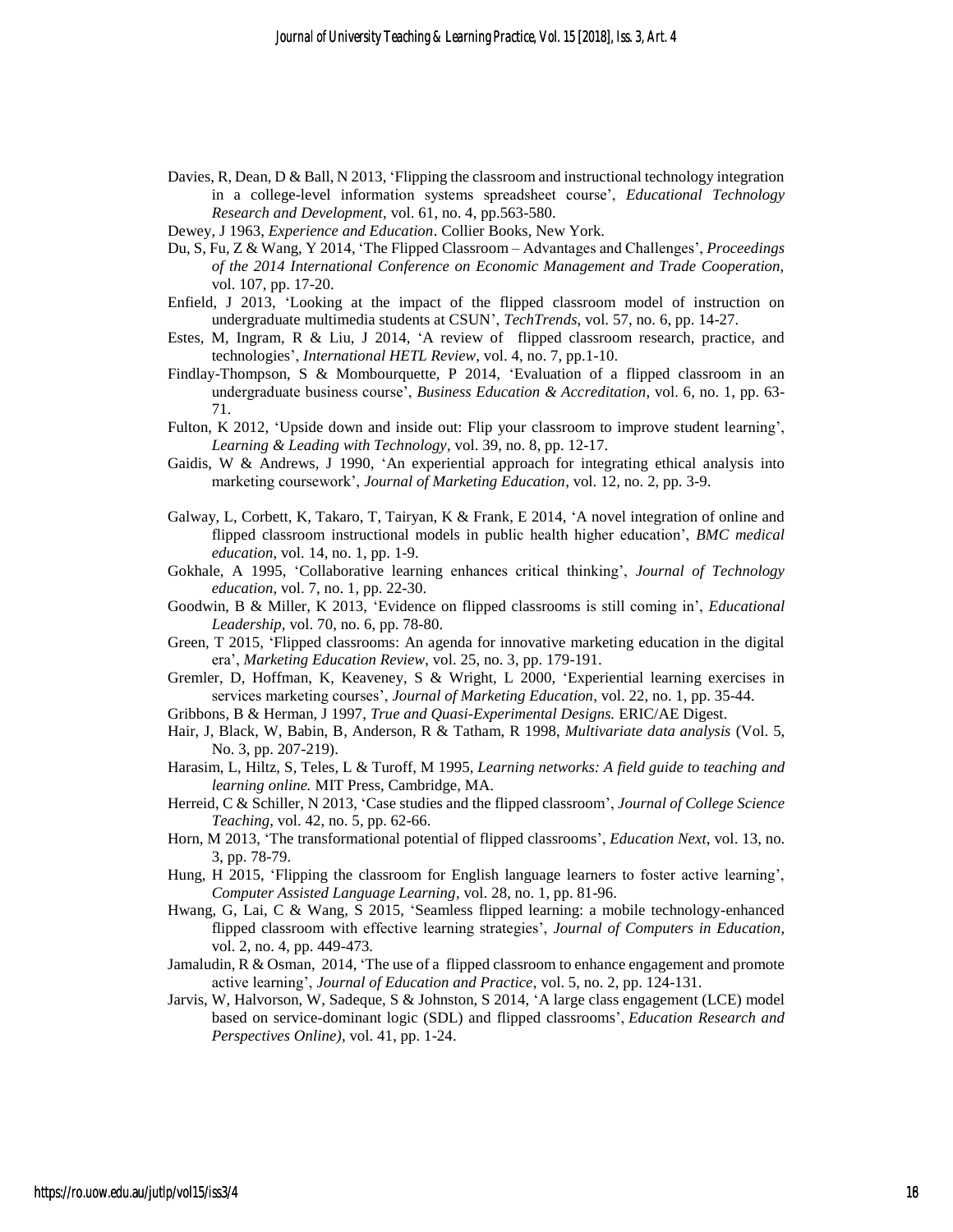- Jinlei, Z, Ying, W & Baohui, Z 2012, 'Introducing a New Teaching Model: Flipped Classroom', *Journal of Distance Education*, vol. 4, pp. 46-51.
- Kolb, D 1948, *Experiential Learning: Experience as the Source of Learning and Development*.. Prentice-Hall, Upper Saddle River, NJ.
- Krueger, G & Storlie, C 2015, 'Evaluation of a Flipped Classroom Format for an Introductory-Level Marketing Class', *Journal of Higher Education Theory and Practice*, vol. 15, no. 1, pp. 19- 36.
- Kurthakoti, R 2017, 'Flipped Classroom My Experiences with Undergraduate Marketing Classes', *Developments in Business Simulation and Experiential Learning*, vol. 44, no. 1, p.150.
- Lage, M, Platt, G & Treglia, M 2000, 'Inverting the classroom: A gateway to creating an inclusive learning environment', *Journal of Economic Education*, vol. 31, no. 1, pp. 30-43.
- McLaughlin, J, Roth, M, Glatt, D, Gharkholonarehe, N, Davidson, C, Griffin, L & Mumper, R 2014, 'The flipped classroom: a course redesign to foster learning and engagement in a health professions school', *Academic Medicine*, vol. 89, no. 2, pp. 236-243.
- Milman, N 2012, 'The flipped classroom strategy: What is it and how can it best be used?', *Distance Learning*, vol. 9, no. 3, pp. 85-87.
- Mok, H 2014, 'Teaching tip: The flipped classroom', *Journal of Information Systems Education*, vol. 25, no. 1, pp.7-11.
- Neill, J 2004, *Experiential learning & experiential education: Philosophy, theory, practice & resources.* Viewed 13 May 2015, at http://www.wilderdom.com/experiential/elc/ExperientialLearningCycle.htm.
- Novak, G, Patterson, E, Gavrin, A & Enger, R 1998, 'Just-in-Time Teaching: Active learner pedagogy with WWW', in *IASTED International Conference on Computers and Advanced Technology in Education*, pp. 27-30.
- Overmyer, J 2012, 'Flipped classrooms 101', *Principal*, vol. 92, no. 1, pp.46-47.
- Panitz, T 1999, Collaborative versus Cooperative Learning: A Comparison of the Two Concepts Which Will Help Us Understand the Underlying Nature of Interactive Learning. Educational Resource Information Center (ERIC), pp. 3-13. Viewed 20 December 2017 at https://files.eric.ed.gov/fulltext/ED448443.pdf.
- Phillips, C & Trainor, J 2014, 'Millennial students and the flipped classroom', *Journal of Business and Educational Leadership*, vol. 5, no. 1, pp. 102-112.
- Piaget, J & Duckworth, E 1970, 'Genetic epistemology', *American Behavioral Scientist*, vol. 13, no. 3, pp. 459-480.
- Pierce, R & Fox, J 2012, 'Vodcasts and active-learning exercises in a flipped classroom model of a renal pharmacotherapy module', *American Journal of Pharmaceutical Education*, vol. 76, no. 10, p. 196.
- Prince, M 2004, 'Does active learning work? A review of the research', *Journal of Engineering Education*, vol. 93, no. 3, pp. 223-231.
- Roehl, A, Reddy, S & Shannon, G 2013, 'The flipped classroom: An opportunity to engage millennial students through active learning strategies', *Journal of Family & Consumer Sciences*, vol. 105, no. 2*,* pp. 44-49.
- Sadaghiani, H 2012, 'Online Prelectures: An alternative to textbook reading assignments', *The Physics Teacher*, vol. 50, no. 5, pp. 301-303.
- Touchton, M 2015, 'Flipping the classroom and student performance in advanced statistics: Evidence from a quasi-experiment', *Journal of Political Science Education*, vol. 11, no. 1, pp. 28-44.
- Tucker, B 2012, 'The flipped classroom', *Education Next*, vol. 12, no. 1, pp. 82-83.